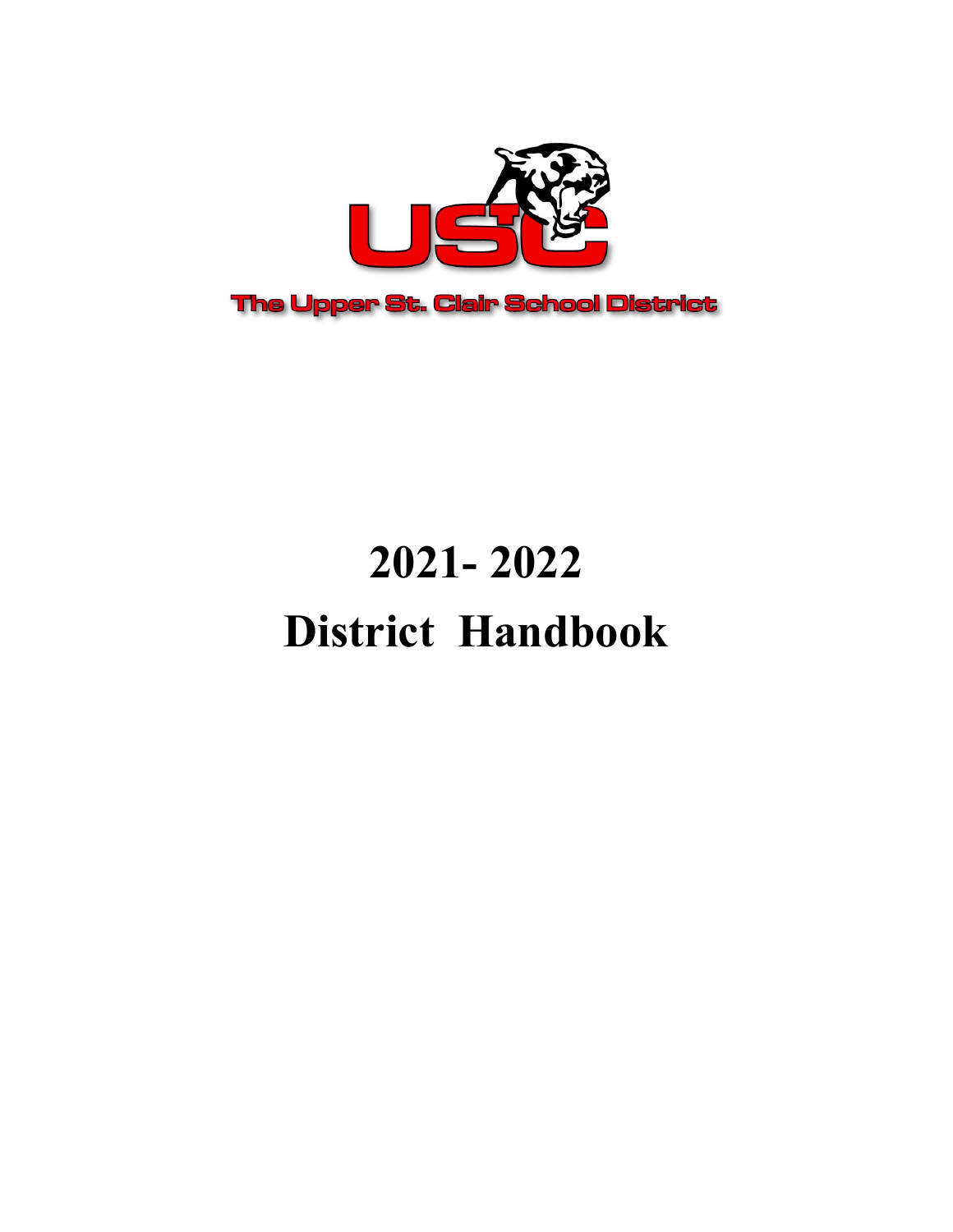# **Table of Contents**

| Carry and Self-Administration of Emergency Medications Form  16 |  |
|-----------------------------------------------------------------|--|
|                                                                 |  |
|                                                                 |  |
|                                                                 |  |
|                                                                 |  |
| Administration of Asthma Inhalers-Epinephrine Auto-Injectors 17 |  |
|                                                                 |  |
|                                                                 |  |
|                                                                 |  |
|                                                                 |  |
|                                                                 |  |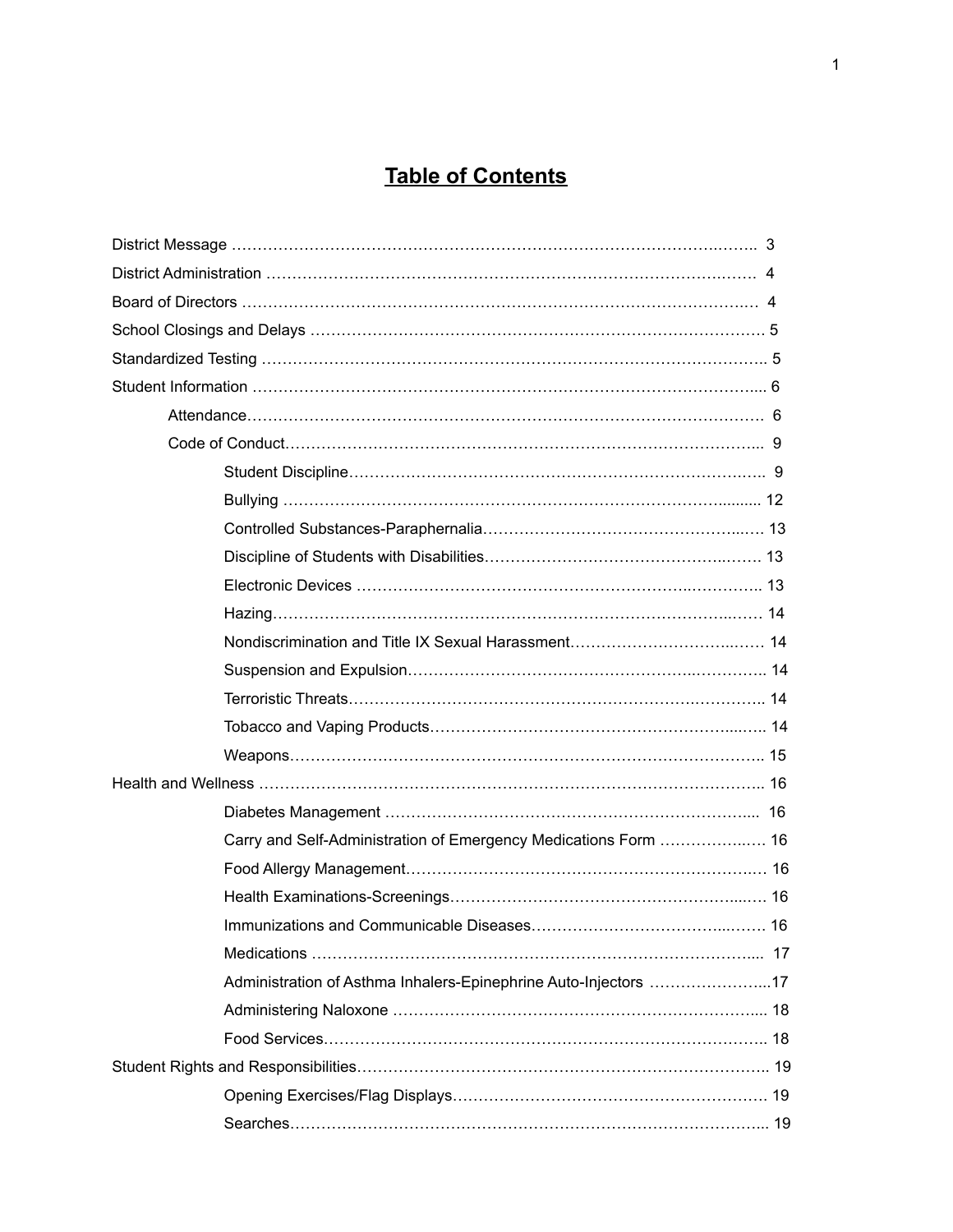| Review of Instructional Materials by Parents - Guardians, and Students 20 |  |
|---------------------------------------------------------------------------|--|
|                                                                           |  |
|                                                                           |  |
|                                                                           |  |
| Language Instruction Educational Program for English Learners 21          |  |
|                                                                           |  |
|                                                                           |  |
|                                                                           |  |
|                                                                           |  |
|                                                                           |  |
|                                                                           |  |
|                                                                           |  |
|                                                                           |  |
|                                                                           |  |
|                                                                           |  |
|                                                                           |  |
|                                                                           |  |
| Discriminationn - Title IX Sexual Harassment Affecting Students 25        |  |
|                                                                           |  |
|                                                                           |  |
|                                                                           |  |
|                                                                           |  |
|                                                                           |  |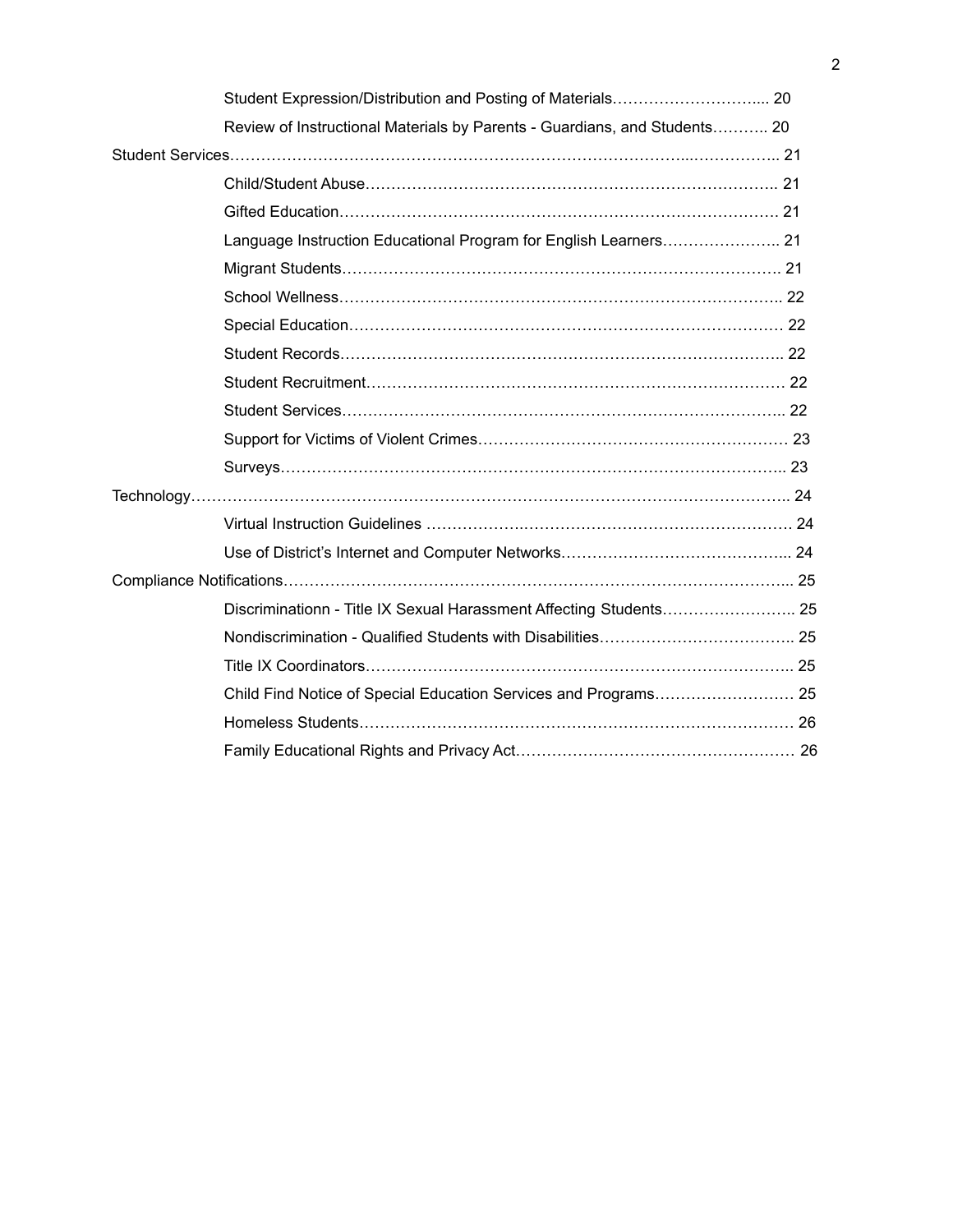# **District Welcome and District Handbook Overview**

Welcome to the 2021-2022 school year in the Upper St. Clair School District. The District welcomes you back to a new school year with continued opportunities to learn and grow.

The purpose of the District Handbook is to provide you with district-wide information, required policy notifications, and compliance notices. A supplemental building specific student/family handbook will also be provided to you for further information on your child(ren)'s experiences in each of the buildings that they are enrolled in for the 2021-2022 school year. If you have questions regarding any information in this District Handbook, or other school related issues, please contact your child(ren)'s building principal.

**The purpose of the District Handbook is to give District students and their parents/guardians an understanding of the general rules and guidelines for attending and receiving an education in our schools. In a case of conflict between Board policy and the provisions of this Handbook, the Board policy most recently adopted by the Board will govern. Similarly, the schools have supplemental handbooks. In the case of a conflict between a school handbook and this District Handbook, the District Handbook will govern.**

**Students and parents/guardians should be aware that this document is reviewed annually since policy adoption and revision is an ongoing process. Any changes that take place following the annual publication of this Handbook will generally supersede the provisions found in the Handbook, which will be updated for the next year. The Handbook is not a contract between the school and parents/guardians or students. It can be amended at any time at the discretion of the District. If policy changes are enacted during the school year, the administration will post those changes on the District website and/or communicate those changes to students, staff, and parents/guardians.**

USC School Board policies and notifications most relevant to students and families are included throughout this Handbook. The policies and notifications in the Handbook are not all inclusive. All policies and regulations are on file as the "School Board Policy Manual" and can be viewed at the Administrative Offices and on the District's website here **- School Board Policy [Manual.](https://www.uscsd.k12.pa.us/Page/12895)**

**Throughout this handbook, a policy may include a notation (\*\*) indicating that this is a new policy number or new/revised policy that may be pending school board review and approval.**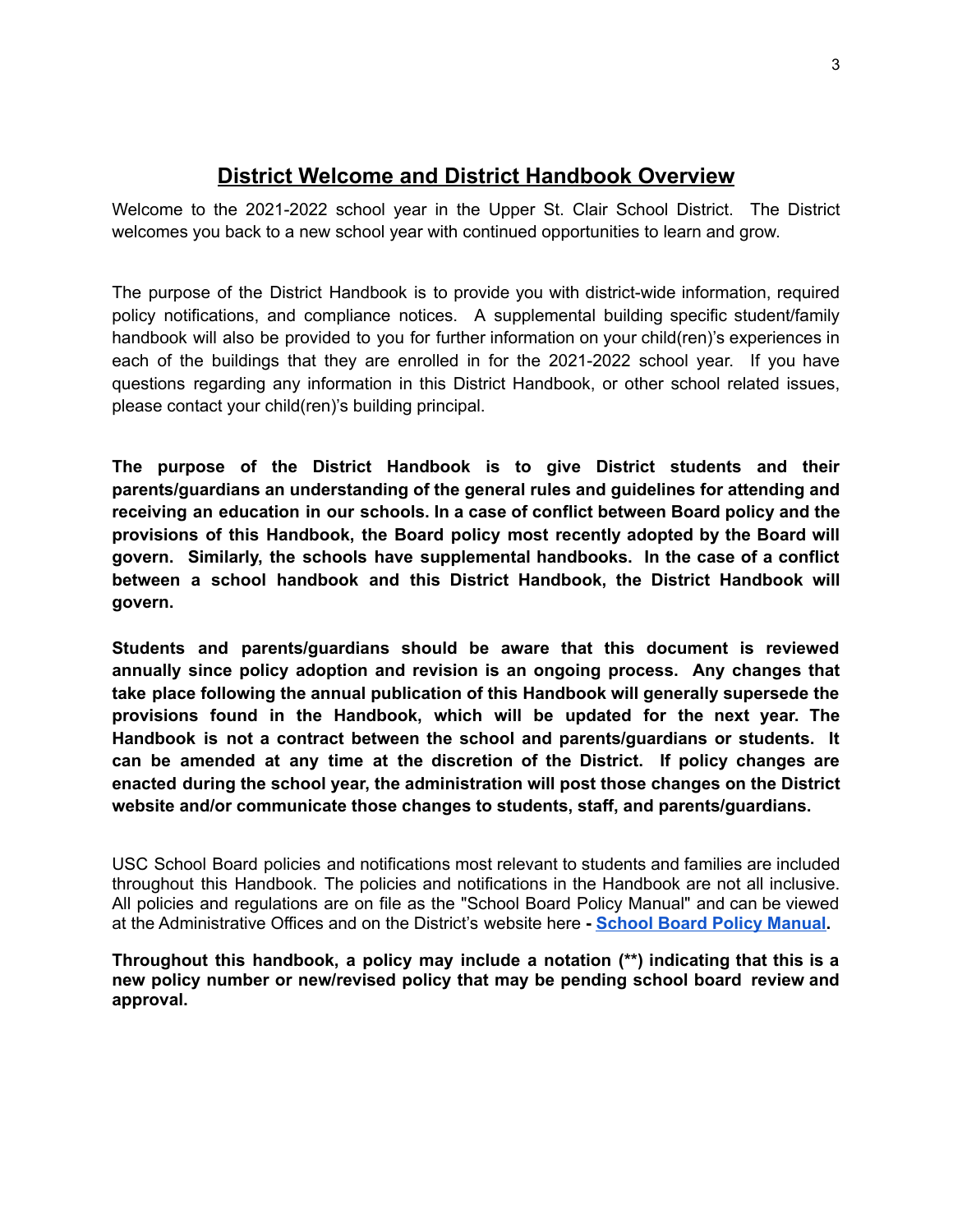#### **District Information**

#### **Upper St. Clair District Administration**

Dr. John T. Rozzo, Superintendent Dr. Sharon Suritsky, Assistant Superintendent/Deputy Superintendent Mrs. Amy Pfender, Assistant Superintendent Dr. Judith Bulazo, Director of Curriculum & Professional Development Mr. Ray Carson, Sr. Director of Operations & Administrative Services Mrs. Cassandra Doggrell, Director of Special Education Dr. Lauren Madia, Director of Pupil Services Dr. Louis Angelo, Director of Operations and Facilities Mr. Raymond Berrott, Director of Technology Mr. Scott Burchill, Director of Business & Finance Dr. Kevin Deitrick, Director of Athletics Mr. Bradley Wilson, Director of Strategic Initiatives Mr. Jon Mansfield, Director of Transportation Mrs. Tina Vojtko, Communications Specialist Ms. Ashley Lindhurst, Food Service Director Mr. Sean Bryson, Chief of School Police

#### **Upper St. Clair School District Board of School Directors**

Mr. Patrick A. Hewitt, President Mr. Phillip J. Elias, Vice President Mrs. Barbara L. Bolas Mrs. Amy L. Billerbeck Mrs. Jennifer L. Bowen Dr. Daphna Gans Mr. Louis P. Mafrice, Jr. Mrs. Angela B. Petersen Mrs. Jennifer A. Schnore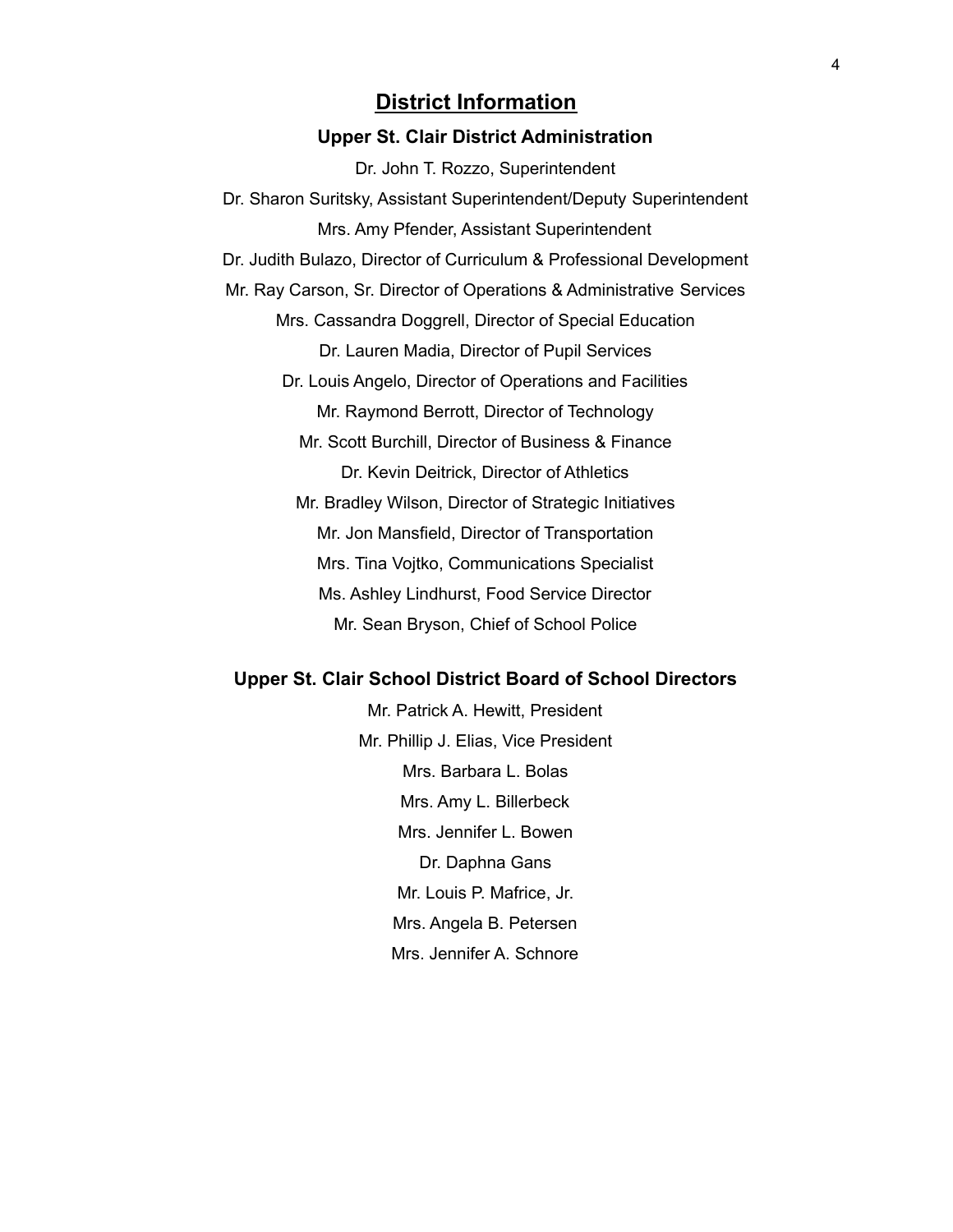# **School Closings and Delays**

**The USCSD Parent Alert System** will be used to communicate weather-related as well as non-weather related delays and/or cancellations.

Emergency phone numbers for the Parent Alert System are requested when "Back to School Online" information is completed. If you have additions or changes to your emergency numbers, please contact your child's school. Also, please be sure that you are registered for E-Alerts on the District website [www.uscsd.k12.pa.us](http://www.uscsd.k12.pa.us). Registration allows us to communicate unanticipated schedule changes to you.

The District will also communicate delays and cancellations through various media resources:

- USCSD website: [www.uscsd.k12.pa.us](http://www.uscsd.k12.pa.us)
- USCSD voicemail: 412-833-1600
- Local television stations: KDKA, WTAE, WPXI
- Local media websites

# **Standardized Testing**

\*\*Keystone Assessment Dates will be announced by building

# **Testing Window for the Keystone Exams** 2021-2022

| Time of Year  | Date                |
|---------------|---------------------|
| Winter Wave 1 | December 1-15, 2021 |
| Winter Wave 2 | January 3-14, 2022  |
| Spring        | May 16-27, 2022     |
| Summer        | July 25-29, 2022    |

# PSSA Testing Window 2021-2022

| Assessment                        | Dates             | Grades     |
|-----------------------------------|-------------------|------------|
| English Language Arts             | April 25-29, 2022 | Grades 3-8 |
| Mathematics, Science and Make-ups | May 2-13, 2022    | Grades 3-8 |

# **OLSAT Administration**

The administration of the assessment will be done by building.

5th grade-Administered in the fall

Elementary-Administered in the spring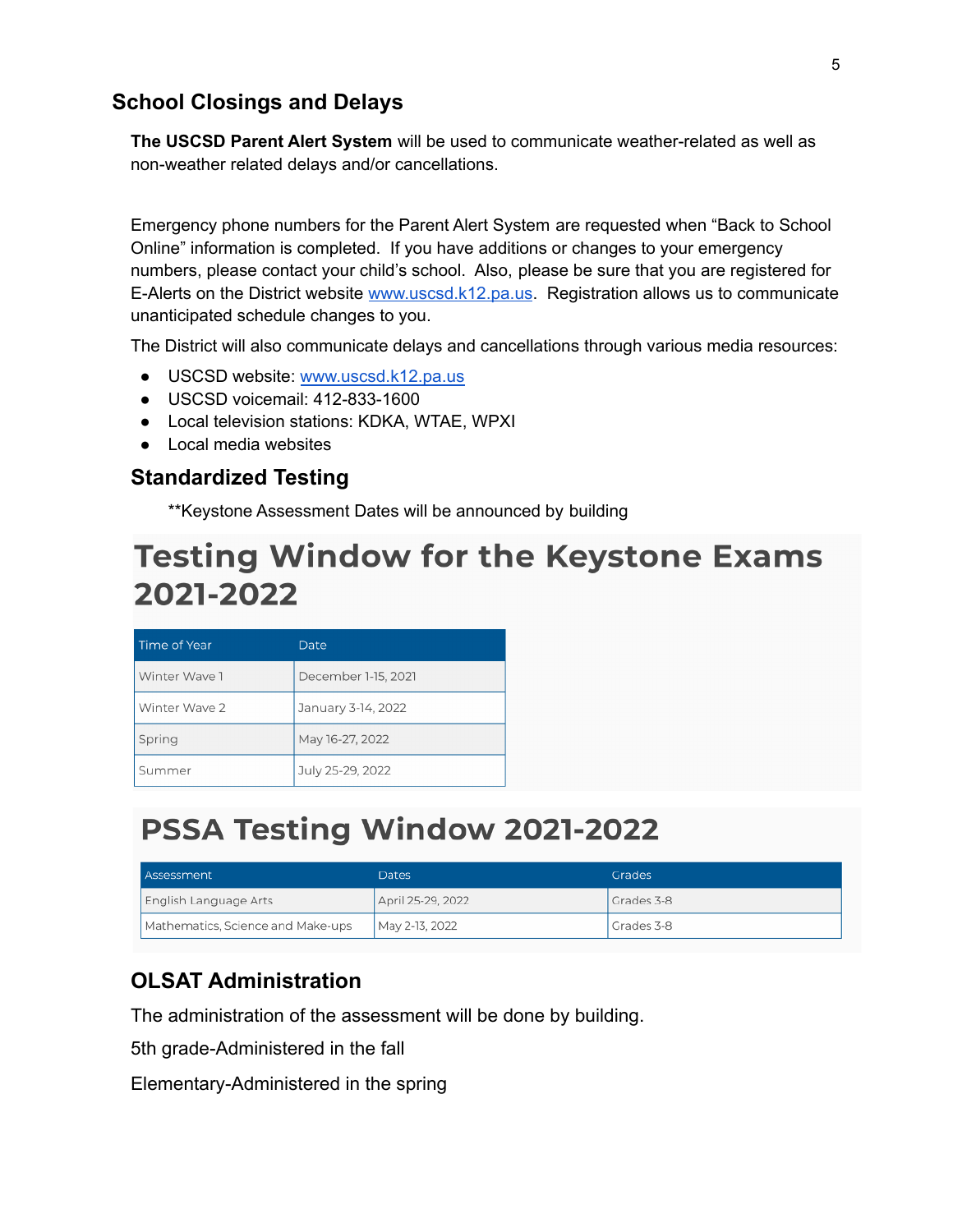# **Student Information**

## **Attendance**

#### [Attendance](https://www.uscsd.k12.pa.us/cms/lib/PA01000033/Centricity/Domain/17/204%20-%20Attendance.pdf) (Policy 204)

Regular attendance in school is vital to a student's success. **Compulsory school age** in the Commonwealth of Pennsylvania requires that all students between the ages of 6 and 18 attend school regularly. Students who are enrolled in school, but are not within this age range are also bound by the compulsory school attendance law. Parents/guardians are expected to encourage their children to attend as many school days as possible **so long as they are not ill.** The local education agency and parents/guardians will work collaboratively to support student school attendance.

#### As stated in the [Attendance](https://www.uscsd.k12.pa.us/Page/134) Policy 204:

The following conditions constitute reasonable cause for absence from school:

- 1. Illness, including if a student is dismissed by designated District staff during school hours for health-related reasons.
- 2. Obtaining professional health care or therapy service rendered by a licensed practitioner of the healing arts in any state, commonwealth or territory.
- 3. Quarantine.
- 4. Family emergency.
- 5. Recovery from accident.
- 6. Required court attendance.
- 7. Death in the family.
- 8. Participation in a project sponsored by a statewide or countywide 4-H, FFA or combined 4-H and FFA group, upon prior written request**.**
- 9. Participation in a musical performance in conjunction with a national veterans' organization or incorporated unit, as defined in law, for an event or funeral.
	- a. The national veterans' organization or incorporated unit must provide the student with a signed excuse, which shall include the date, location, and time of the event or funeral.
	- b. The student shall furnish the signed excuse to the District prior to being excused from school.
- 10. Observance of a religious holiday observed by bona fide religious group, upon prior written parental request. (as noted in Policy 204).
- 11. Non School-sponsored educational tours or trips/family educational trip if the following conditions are met:
	- a. The parent/guardian submits a written request for excusal prior to the absence per the District's procedures, including use of the appropriate Educational Trip Form
	- b. The student's participation has been approved by the principal. If over five (5) days in duration the approval of the Superintendent or Designee is also required.
	- c. The adult directing and supervising the tour or trip is acceptable to the
	- parents/guardians and the Superintendent.
	- 12. College or postsecondary institution visit, with prior approval.
	- 13. Other urgent reasons. Urgent reasons shall be strictly construed and do not permit irregular attendance.

An absence for any other reason is considered an unlawful/unexcused absence. When in doubt of the legality of an absence, parents are requested to contact the child's school principal.

After a student's absence from school, parents must send a signed note with the student explaining the reason and date(s) of the absence. The student must present this excuse to the Attendance Office upon returning to school. If the excuse is not provided within three (3) school days, the absence will be labeled **unexcused.**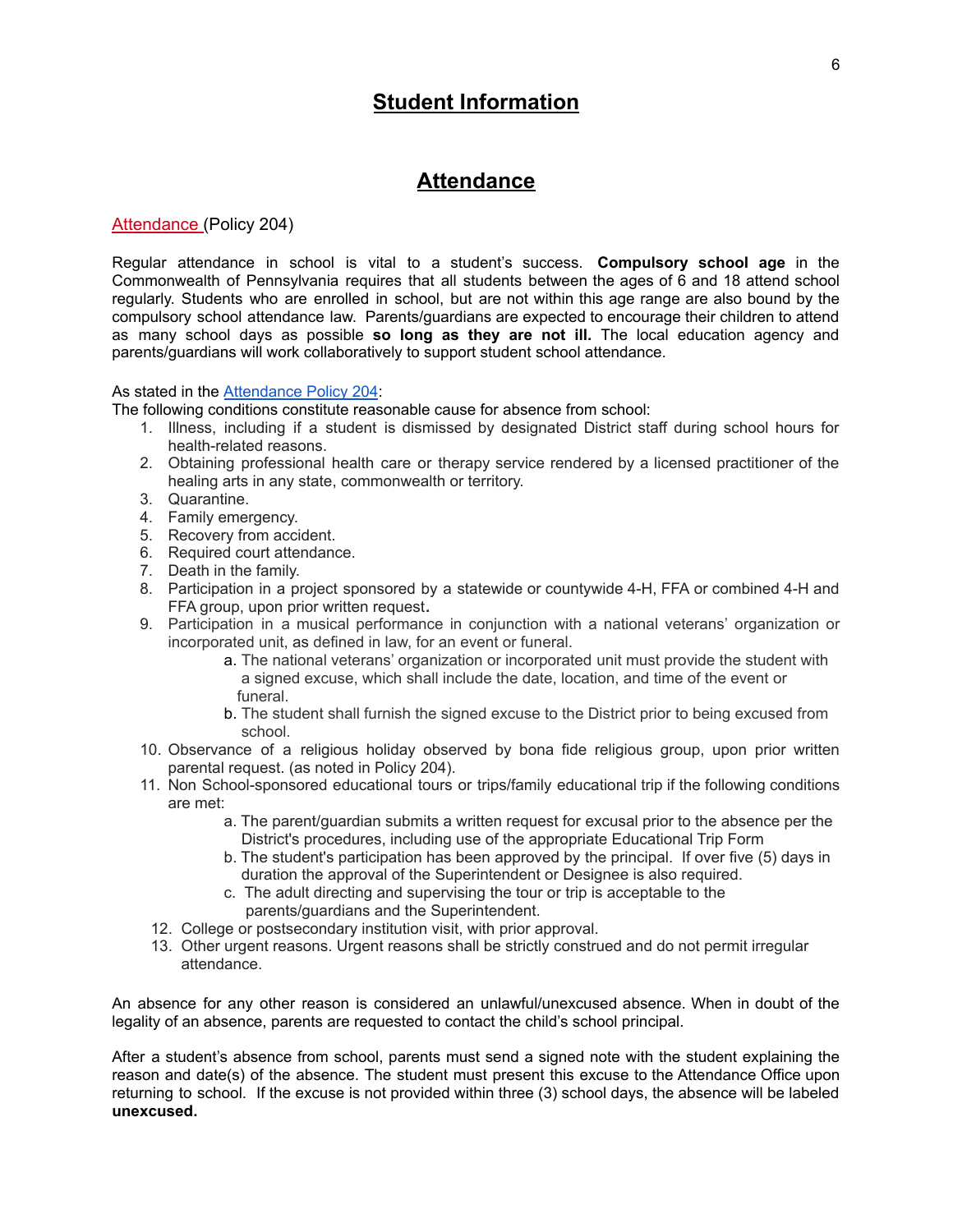When a student misses three (3) consecutive days and no communication from the parent/guardian has occurred, the school nurse or counselor will call home to check on the student to determine if the school can take steps to support the student during his/her absence and/or support transition back to school

When a student misses more than ten (10) cumulative days, parents will receive written notice that an official doctor's excuse will be required for all subsequent absences for the remainder of the school year. Absences that have official doctor excuses will not count towards the 10 cumulative days. Failure to obtain an official doctor's excuse will result in an unexcused absence. Unexcused absences will be addressed in the manner described under the truancy section of school attendance.

#### **Definitions of Truancy**

- A student is considered "truant" after three (3) or more unexcused absences during a single school year by a child subject to the compulsory school attendance law.
- A student is considered "habitually truant" after six (6) or more unexcused absences during a single school year by a child subject to the compulsory school attendance law.
- Occurrence is defined as the first, second, third, etc. time that an excuse is not provided when a student returns to school after a period of school absence.

Parents/guardians will be notified following each unexcused absence/occurrence. When a student is considered truant (**three unexcused absences/occurrences)** the school principal will notify the parents. This notification:

- Will be in writing to the person of parental relation with a child within ten (10) school days.
- Will include a description of the consequences that will follow if the child becomes habitually truant in the future.
- Will include steps to arrange an attendance improvement conference.

If the child, of compulsory school age, continues to be truant and incurs additional unexcused absences that accumulate six (6) unexcused absences/occurrences becoming "**habitually truant,**" the procedures to follow are based on the age of the child.

- Habitually truant children **under 15 years of age:** The school shall:
	- $\circ$  Refer the child to a school-based or community-based attendance improvement program
	- $\circ$  Refer the child to the county children and youth agency (CYS) for services or possible disposition as a dependent child under the Juvenile Act
	- $\circ$  File a citation against the parent of a habitually truant child under 15 years of age in a magisterial district court.
- Habitually truant children **15 years of age and older**:
	- The school shall:
		- $\circ$  Refer the child to a school-based or community-based attendance improvement program
		- $\circ$  File a citation against the student or parent in a magisterial district court
		- $\circ$  If a habitually truant child aged 15 or older incurs additional absences after a school refers that child to an attendance improvement program or the child refuses to participate in an attendance improvement program, the school may refer the child to the local CYS agency for possible disposition as a dependent child.

#### **School Attendance Improvement Plan Conference (SAIC)**

Parents/Guardians will be notified in writing and by phone of the scheduled School Attendance Improvement Plan Conference (SAIC).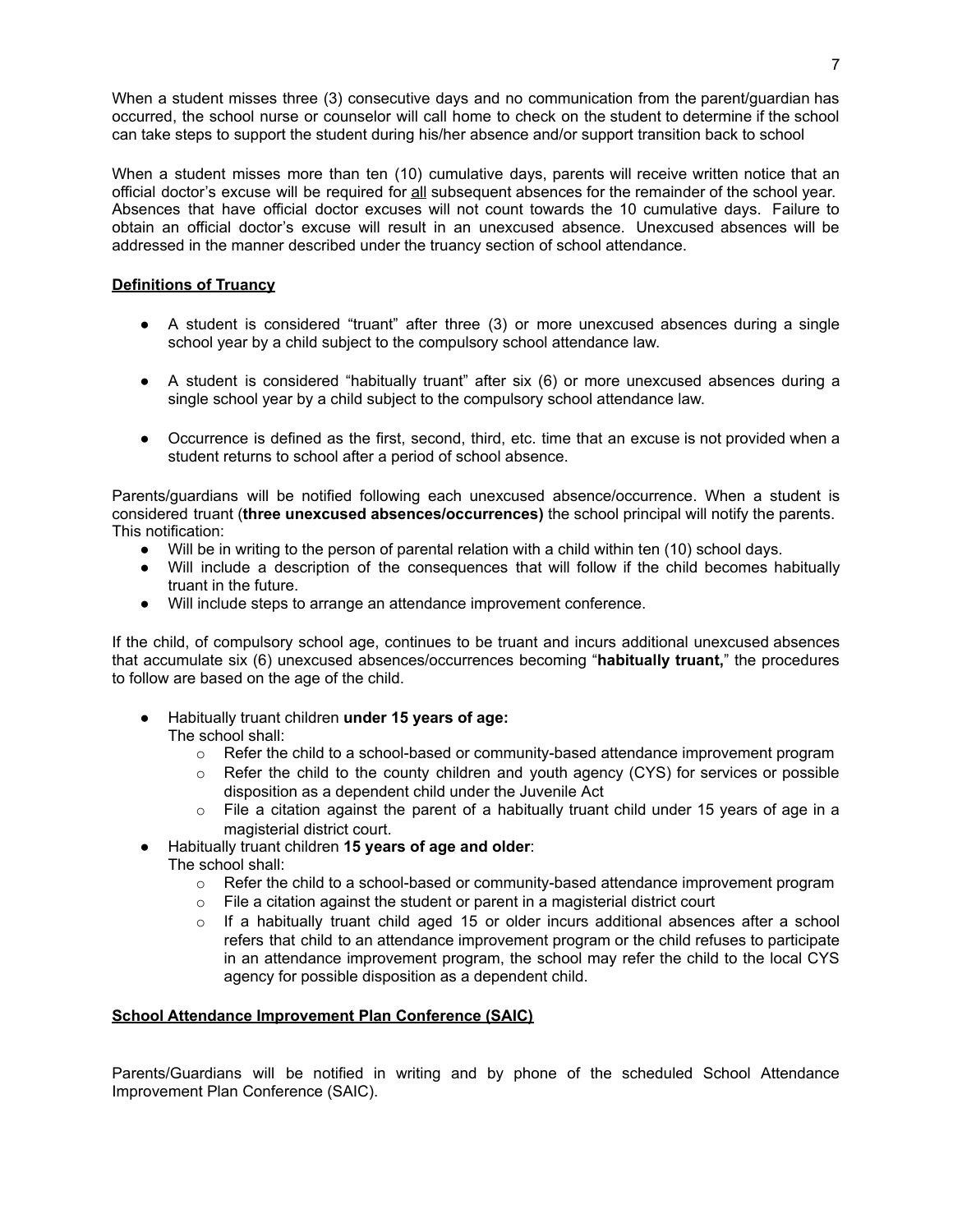Schools must create attendance improvement plans prior to referring truancy to the courts. A school attendance improvement conference is defined as a conference where the child's absences and reasons for the absences are examined in an effort to improve attendance with or without additional services. The conference will include the following individuals:

- The child
- The person in parental relation to the child
- Other individuals identified by the person in parental relation who may be a resource (e.g., grandparent, sibling, family friend, advocate, etc.)
- Appropriate school personnel
- Recommended service providers (case managers, behavioral health providers, etc.)

The school must hold the conference even if the parent or guardian declines to participate or fails to attend after the school provides advance written notice and makes attempts to communicate via telephone. A legal requirement does not exist for either the child or parent to attend the conference. The school must document the outcome of any attendance improvement conference in a written attendance improvement plan. Schools may not take further legal action to address unexcused absences until after the date of the scheduled attendance improvement conference has passed.

#### **Magisterial Referral**

After all necessary steps have been taken to foster a collaborative relationship between the local education agency and parents/guardians, a citation may be filed in the office of the appropriate judge whose jurisdiction includes the school in which the student is or should be enrolled if a student continues to be habitually truant from school. Judges have considerable discretion to impose appropriate penalties in individual cases.

#### **Tardies**

Any student entering school after the official beginning time must report to the attendance office to obtain a class admission slip. Any student who is tardy more than ten (10) days without proper medical documentation may be required to submit a doctor's note for subsequent excused tardiness. The school principal will notify parents when the child has accumulated four unexcused tardies. Disciplinary consequences may be assigned.

#### **\*\*For the 2021-2022 school year, attendance should be flexible to allow for extended absences for COVID-19 related reasons.**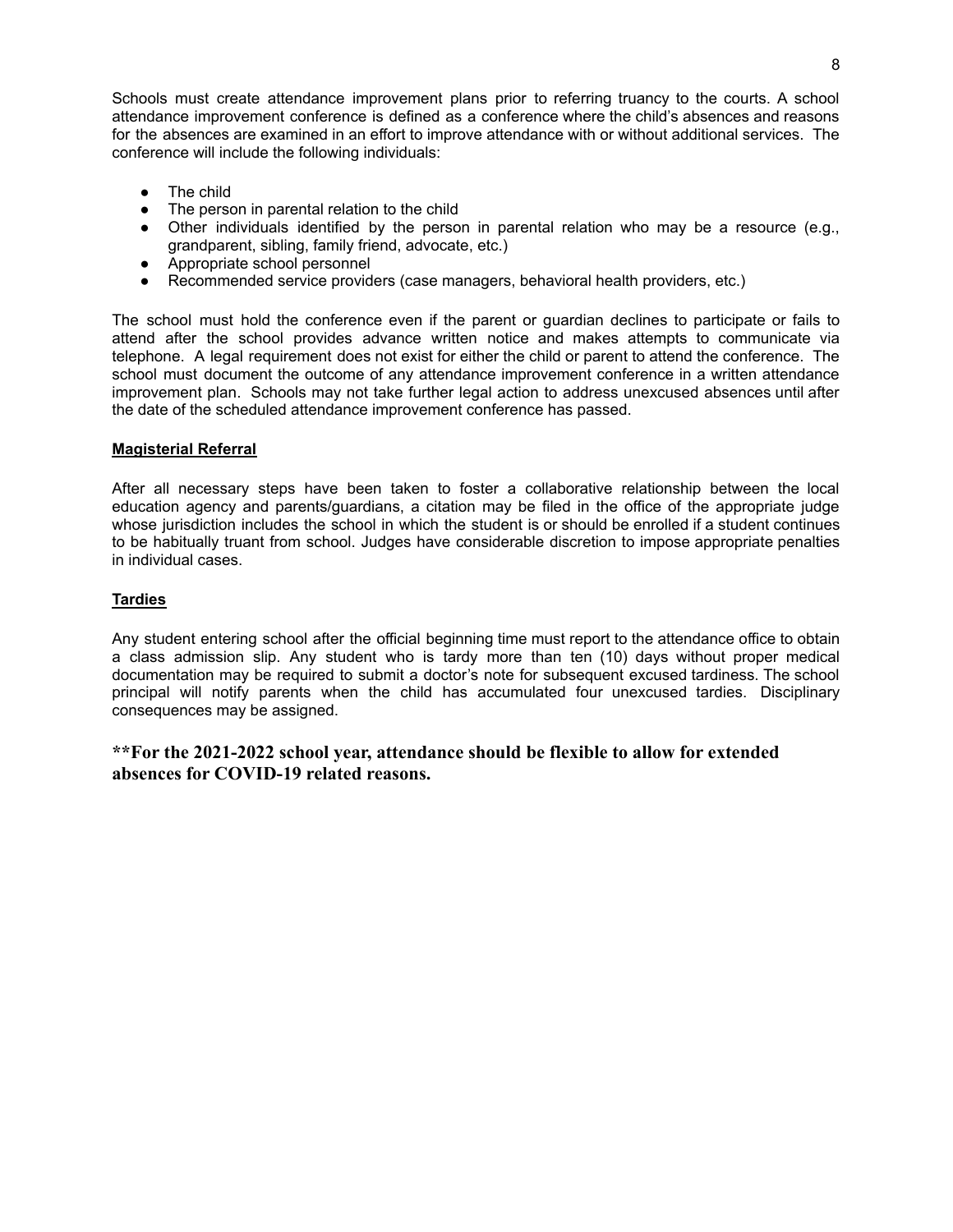# **Code of Student Conduct**

#### Student [Discipline](https://www.uscsd.k12.pa.us/cms/lib/PA01000033/Centricity/Domain/17/218%20-%20Student%20Discipline.pdf) (Policy 218)

The District believes that student conduct is closely related to learning. An effective educational program requires a safe and comfortable school environment.

Student discipline and the enforcing of school rules will be done respectfully, promptly, consistently, confidentially, and equitably regardless of the personal characteristics of the individual student. Discipline is motivated by the intent to correct and promote positive behavior and growth, as well as to maintain order.

The Board shall adopt a Code of Student Conduct to govern student discipline, and students shall not be subject to disciplinary action because of race, sex, color, religion, sexual orientation, national origin or handicap/disability. Each student must adhere to Board policies and the Code of Student Conduct governing student discipline

Any student disciplined by a District employee shall have the right to notice of the infraction.

#### **Off-Campus Activities**

This policy shall also apply to student conduct that occurs off school property and would otherwise violate the Code of Student Conduct if any of the following circumstances exist:

- 1. The conduct occurs during the time the student is traveling to and from school or traveling to and from school-sponsored activities, whether or not via school district furnished transportation.
- 2. The student is a member of an extracurricular activity and has been notified that particular off-campus conduct could result in exclusion from such activities.
- 3. Student expression or conduct materially and substantially disrupts the operations of the school, or the administration reasonably anticipates that the expression or conduct is likely to materially and substantially disrupt the operations of the school.
- 4. The conduct has a direct nexus to attendance at school or a school-sponsored activity, for example, a transaction conducted outside of school pursuant to an agreement made in school, that would violate the Code of Student Conduct if conducted in school
- 5. The conduct involves the theft of vandalism of school property.
- 6. There is a relationship between the proximity of learning or timing of the conduct in relation to a student's attendance at school or school-sponsored activities.
- 7. The conduct constitutes bullying or harassment or cyberbullying as defined by Board Policy.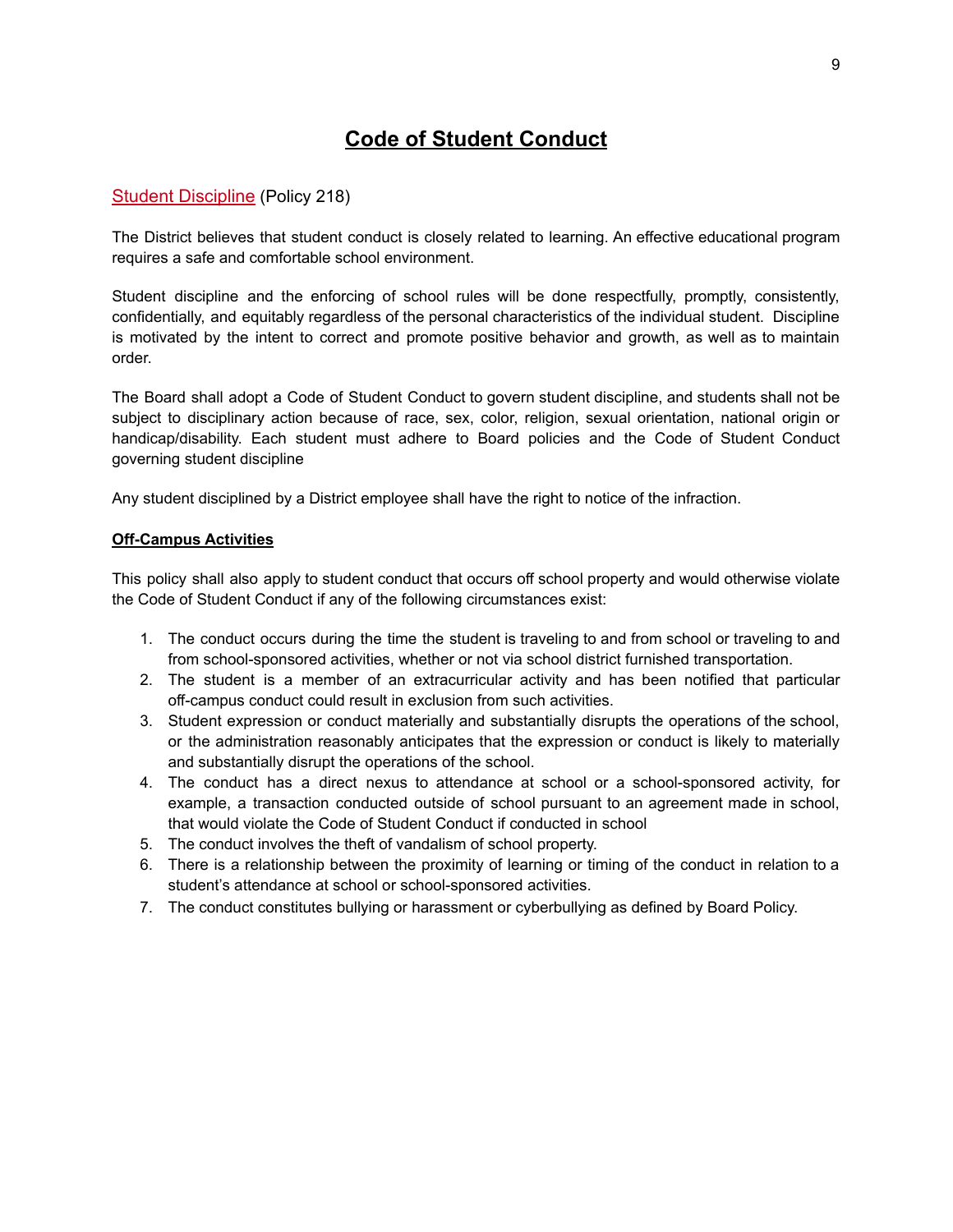**As it would be impossible to identify and list all types of student infractions or administrative actions, disciplinary consequences will be administered based on an individual basis for violations not specifically outlined in this handbook at the discretion of the building administrators.**

| <b>MINOR VIOLATIONS</b>                                                                                                                                                          | <b>POSSIBLE Administrative Actions</b>                                                                                                           |
|----------------------------------------------------------------------------------------------------------------------------------------------------------------------------------|--------------------------------------------------------------------------------------------------------------------------------------------------|
| <b>Excessive Noise</b>                                                                                                                                                           | Warning, Detention, and/or disciplinary referral                                                                                                 |
| Unjustified tardiness to assigned places                                                                                                                                         | Warning, Detention, and/ or disciplinary referral                                                                                                |
| Disorder/ disruption in class or hall                                                                                                                                            | Warning, Detention, and/ or disciplinary referral                                                                                                |
| Damaging books or other materials                                                                                                                                                | Payment, possible suspension, limitations or<br>restrictions on material access                                                                  |
| Loitering in the halls or lavatory                                                                                                                                               | Warning, Detention, and/ or disciplinary referral                                                                                                |
| Poor conduct in the Nutrition Center                                                                                                                                             | Corrective action such as clean up, alternative<br>eating area assigned, Warning, Detention, and/ or<br>disciplinary referral                    |
| Failure to pay library or other financial obligations, return<br>school materials (including iPad) such as books,<br>equipment, supplies.                                        | Payment, possible detention, suspension,<br>limitations or restrictions on material access, and/ or<br>referral to law enforcement               |
| <b>Gum Chewing</b>                                                                                                                                                               | Warning, Detention, and/ or disciplinary referral                                                                                                |
| Class cut                                                                                                                                                                        | Warning, Detention, and/ or disciplinary referral                                                                                                |
| Any behavior which is a distraction to the educational<br>process, but does not endanger the safety of people or<br>property.                                                    | Warning, Detention, and/ or disciplinary referral                                                                                                |
| Cheating                                                                                                                                                                         | Possible failure for that piece of work, Detention,<br>and/ or disciplinary referral                                                             |
| Violation of activity rules                                                                                                                                                      | Warning, Detention, and/ or disciplinary referral,<br>suspension from activity                                                                   |
| <b>MAJOR VIOLATIONS</b>                                                                                                                                                          | <b>POSSIBLE Administrative Action (Disciplinary</b><br>referral will be issued for major infractions)                                            |
| Use of any unauthorized electronic device during the<br>school day, including school bus and field trips                                                                         | Detention, suspension, device may be taken and<br>held in the Main Office and released only to a<br>parent/ guardian. Possible student expulsion |
| Engaging in conduct that violates the Criminal Code, the<br>laws of Pennsylvania, Township of Upper St. Clair<br>ordinances or its published- posted policies and<br>regulations | Suspension, possible expulsion, and/ or possible<br>criminal prosecution                                                                         |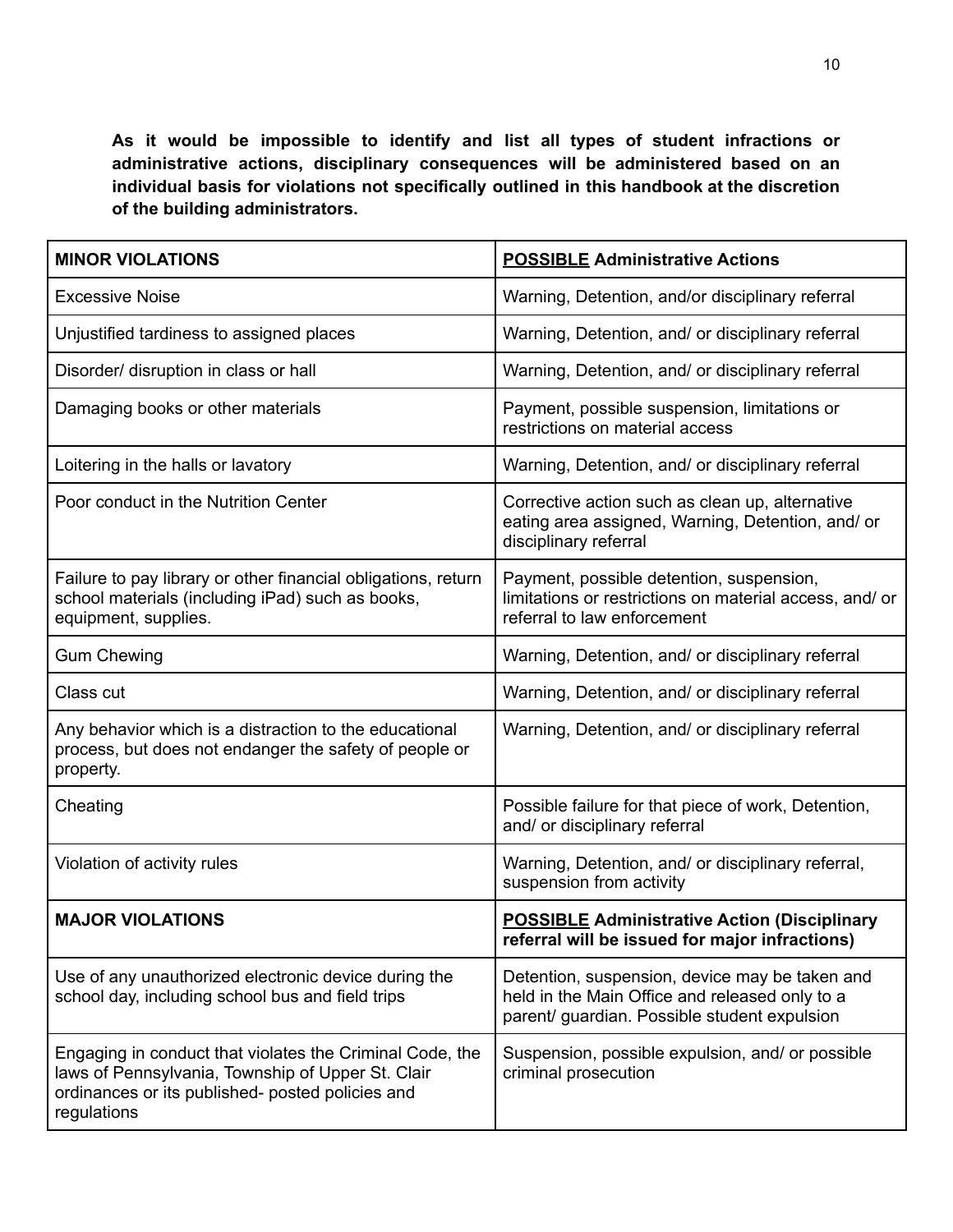| Possession and/ or use of any weapon or use of any<br>object to cause bodily harm                                                           | Suspension, possible expulsion, and/ or possible<br>criminal prosecution                                        |
|---------------------------------------------------------------------------------------------------------------------------------------------|-----------------------------------------------------------------------------------------------------------------|
| Possession and/ or use of any tobacco product,<br>including but not limited to vapes, e-cigarettes, juuls,<br>chewing tobacco, etc.         | Suspension, possible expulsion, and/ or possible<br>criminal prosecution, Tobacco educational program           |
| Possession, use, transportation, or being under the<br>influence of drugs                                                                   | Suspension, possible expulsion, and/ or possible<br>criminal prosecution, D & A educational program             |
| Possession, use, transportation, or being under the<br>influence of alcohol                                                                 | Suspension, possible expulsion, and/ or possible<br>criminal prosecution, D & A educational program             |
| Sale of drugs, alcohol, and/ or tobacco products                                                                                            | Suspension, possible expulsion, and/ or possible<br>criminal prosecution, D & A educational program             |
| Possession/ use of any look-alike chemicals or<br>paraphernalia associated with the use of drugs, alcohol,<br>or other controlled substance | Suspension, possible expulsion, and/ or possible<br>criminal prosecution, D & A educational program             |
| Throwing objects at vehicles, school, or people                                                                                             | Detention, suspension, possible criminal<br>prosecution, removal of privileges                                  |
| Leaving school grounds without permission                                                                                                   | Detention, suspension, police notified, removal of<br>privileges                                                |
| Profanity/ disrespectful speech or actions                                                                                                  | Detention, suspension, possible criminal<br>prosecution, possible expulsion                                     |
| Fighting or rowdy/ physical behavior that disturbs the<br>learning environment and/ or threatens the safety of<br>others                    | Detention, suspension, possible criminal<br>prosecution, possible expulsion                                     |
| Theft                                                                                                                                       | Restitution where possible, Detention, suspension,<br>possible criminal prosecution, payment                    |
| Vandalism and defacing school property and/ or the<br>property of others (including the school-issued<br>technology device)                 | Payment, Detention, suspension, possible criminal<br>prosecution                                                |
| Tampering with safety equipment, such as fire alarms,<br>smoke detectors, fire extinguishers, sprinklers,<br>surveillance cameras           | Detention, suspension, possible criminal<br>prosecution, Fire Marshall notified, payment,<br>possible expulsion |
| Possession and/ or ignition of any fireworks, smoke<br>bombs, matches, lighters, incendiary devices, etc.                                   | Confiscation, Detention, suspension, possible<br>criminal prosecution, possible expulsion                       |
| Misuse/ abuse/ forgery of early dismissals, hall passes,<br>excuses, and/ or other school communications                                    | Detention, suspension, possible criminal<br>prosecution, possible expulsion                                     |
| Repeated minor infractions                                                                                                                  | Detention, suspension, possible criminal<br>prosecution, possible expulsion                                     |
| <b>Bullying</b>                                                                                                                             | May include, but not limited to:                                                                                |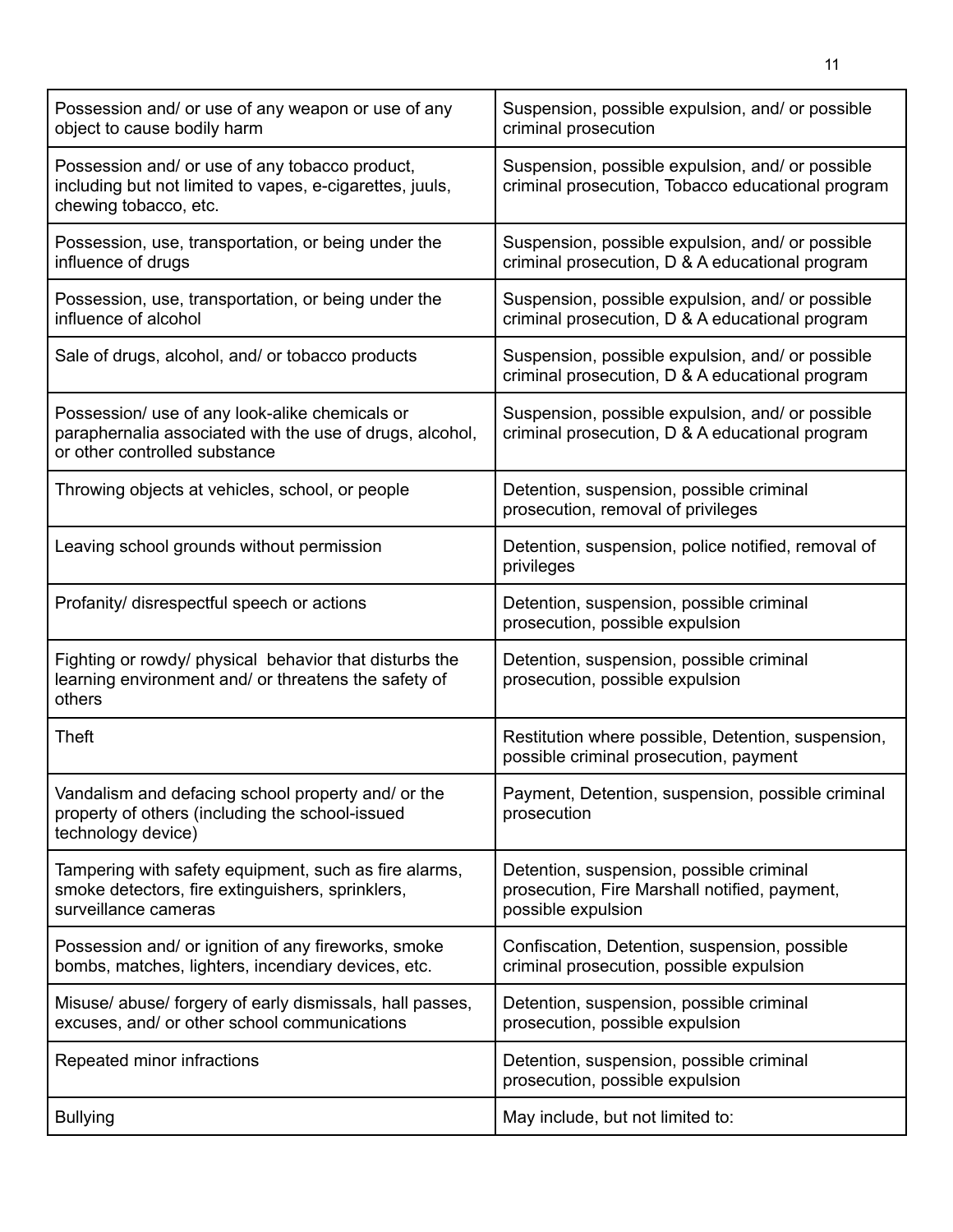|                                                                                                                                                                                                                                                                                                                     | Counseling within the school, Parental conference,<br>Loss of school privileges, Transfer to another<br>school building, classroom or school bus.,<br>Exclusion from school-sponsored activities,<br>Detention, Suspension, Expulsion, and /or other<br>Counseling/Therapy.                                     |
|---------------------------------------------------------------------------------------------------------------------------------------------------------------------------------------------------------------------------------------------------------------------------------------------------------------------|-----------------------------------------------------------------------------------------------------------------------------------------------------------------------------------------------------------------------------------------------------------------------------------------------------------------|
| Harassment, sexual harassment, other harassment,<br>discrimination, or related retaliation                                                                                                                                                                                                                          | May include, but not limited to:<br>Counseling within the school, Parental conference,<br>Loss of school privileges, Transfer to another<br>school building, classroom or school bus.,<br>Exclusion from school-sponsored activities,<br>Detention, Suspension, Expulsion, and /or other<br>Counseling/Therapy. |
| Hazing                                                                                                                                                                                                                                                                                                              | May include, but not limited to:<br>Counseling within the school, Parental conference,<br>Loss of school privileges, Transfer to another<br>school building, classroom or school bus. Exclusion<br>from school-sponsored activities, Detention,<br>Suspension, Expulsion, and /or other<br>Counseling/Therapy.  |
| Any behavior resulting in unsafe conditions or that<br>interferes with the rights of others or that violates the<br>policies of Upper St. Clair School District: Including but<br>not limited to Harassment, Cyberbullying/ Bullying,<br>Terroristic Threats, Other Threats, Weapons, Repeated<br>infractions, etc. | May include, but not limited to:<br>Counseling within the school, Parental conference,<br>Loss of school privileges, Transfer to another<br>school building, classroom or school bus. Exclusion<br>from school-sponsored activities, Detention,<br>Suspension, Expulsion, and /or other<br>Counseling/Therapy.  |
| Violation of school district policies or regulations                                                                                                                                                                                                                                                                | May include, but not limited to:<br>Counseling within the school, Parental conference,<br>Loss of school privileges, Transfer to another<br>school building, classroom or school bus. Exclusion<br>from school-sponsored activities, Detention,<br>Suspension, Expulsion, and /or other<br>Counseling/Therapy.  |

# **Additional Student Conduct Policies**

#### [Bullying-Cyberbullying](https://www.uscsd.k12.pa.us/cms/lib/PA01000033/Centricity/Domain/17/249%20-%20Bullying-Cyberbullying.pdf) (Policy 249)

The District is committed to providing a safe, positive learning environment for students. The District recognizes that bullying creates an atmosphere of fear and intimidation, detracts from the safe environment necessary for student learning, and may lead to more serious violence. Therefore, the Upper St. Clair School District prohibits bullying by all students.

Bullying is defined as intentional electronic, written, verbal or physical act or series of acts directed at another student or students, that is severe, persistent or pervasive and has the effect of substantially interfering with a student's education, Creating an environment that a reasonable person in the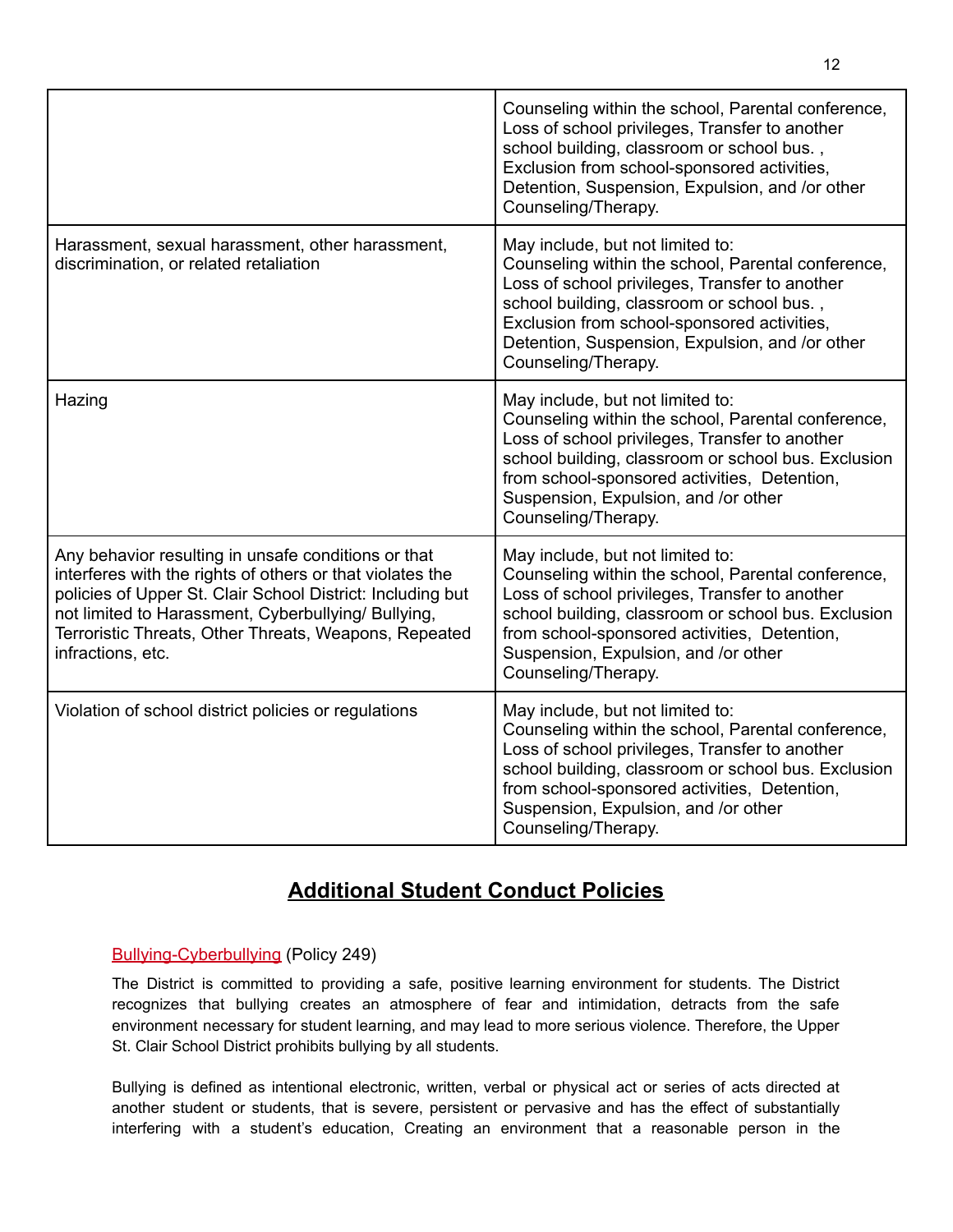complainant's situation would find threatening, intimidating or abusive, or causing a substantial disruption of the orderly operation of school. Cyberbullying is included within the definition of bullying.

Students are encouraged to use the district's report form, available from the building principal, or to put the complaint in writing; however, oral complaints shall be accepted and documented. The person accepting the complaint shall handle the report objectively, neutrally and professionally, setting aside personal biases that might favor or disfavor the student filing the complaint or those accused of a violation of this policy.

A student who violates this policy shall be subject to appropriate disciplinary action consistent with the Code of Student Conduct.

#### Controlled [Substances-Paraphernalia](https://www.uscsd.k12.pa.us/cms/lib/PA01000033/Centricity/Domain/17/227%20-%20Controlled%20Substances-Paraphernalia.pdf) (Policy 227)

The District expects that students report for class or extracurricular, co-curricular, school sponsored/sanctioned activities in a condition that will allow them to perform their various activities in a safe and efficient manner. The District recognizes that in-school as well as out-of-school use of controlled substances has a negative impact on the institution as a whole and is detrimental to the safety of our student body as well as our goal of a drug-free learning environment. Rules, guidelines and procedures have been developed to provide students information in advance of a problem and to promote the safety of all students, faculty and the public. Violations will not be tolerated and may result in disciplinary action up to and including expulsion and referral for prosecution.

Students are prohibited from using, possessing, distributing, and being under the influence of any controlled substances during school hours, at any time while on school property, at any school-sponsored activity, and during the time spent traveling to and from school and to and from school-sponsored activities.

Controlled substances include: (1) controlled substances prohibited by federal and state laws; (2) look-alike drugs; (3) alcoholic beverages; (4) anabolic steroids; (5) drug paraphernalia; (6) any volatile solvents or inhalants; (7) substances that when ingested cause a physiological effect that is similar to the effect of a controlled substance as defined by state and federal laws: and (8) prescription or non-prescription (over-the-counter) medications, except those for which permission for use in school has been granted pursuant to Board policy.

Students can be excluded from participating in any extra-curricular activity/sport for off-campus use of controlled substances even if the use has no nexus to the District's curricular or extracurricular programs. (See Policy 122).

#### Discipline of Students with [Disabilities](https://www.uscsd.k12.pa.us/cms/lib/PA01000033/Centricity/Domain/17/113.1%20-%20Discipline%20of%20Students%20with%20Disabilities.pdf) (Policy 113.1)

Students with disabilities who violate the Code of Student Conduct, or engage in inappropriate behavior, disruptive or prohibited activities and/or actions injurious to themselves or others, which would typically result in corrective action or discipline of students without disabilities, shall be disciplined in accordance with state and federal laws and regulations and Board policy and, if applicable, their Individualized Education Program(IEP), Service Agreement, and/or Positive Behavior Support Plan.

#### [Electronic](https://www.uscsd.k12.pa.us/cms/lib/PA01000033/Centricity/Domain/17/237%20-%20Electronic%20Devices.pdf) Devices (Policy 237)

The Board prohibits use of electronic devices by students during the school day in district buildings except as may be specifically permitted by the exceptions in this policy; on district property; on district buses and vehicles; during the times students are under the supervision of the district; and in locker rooms,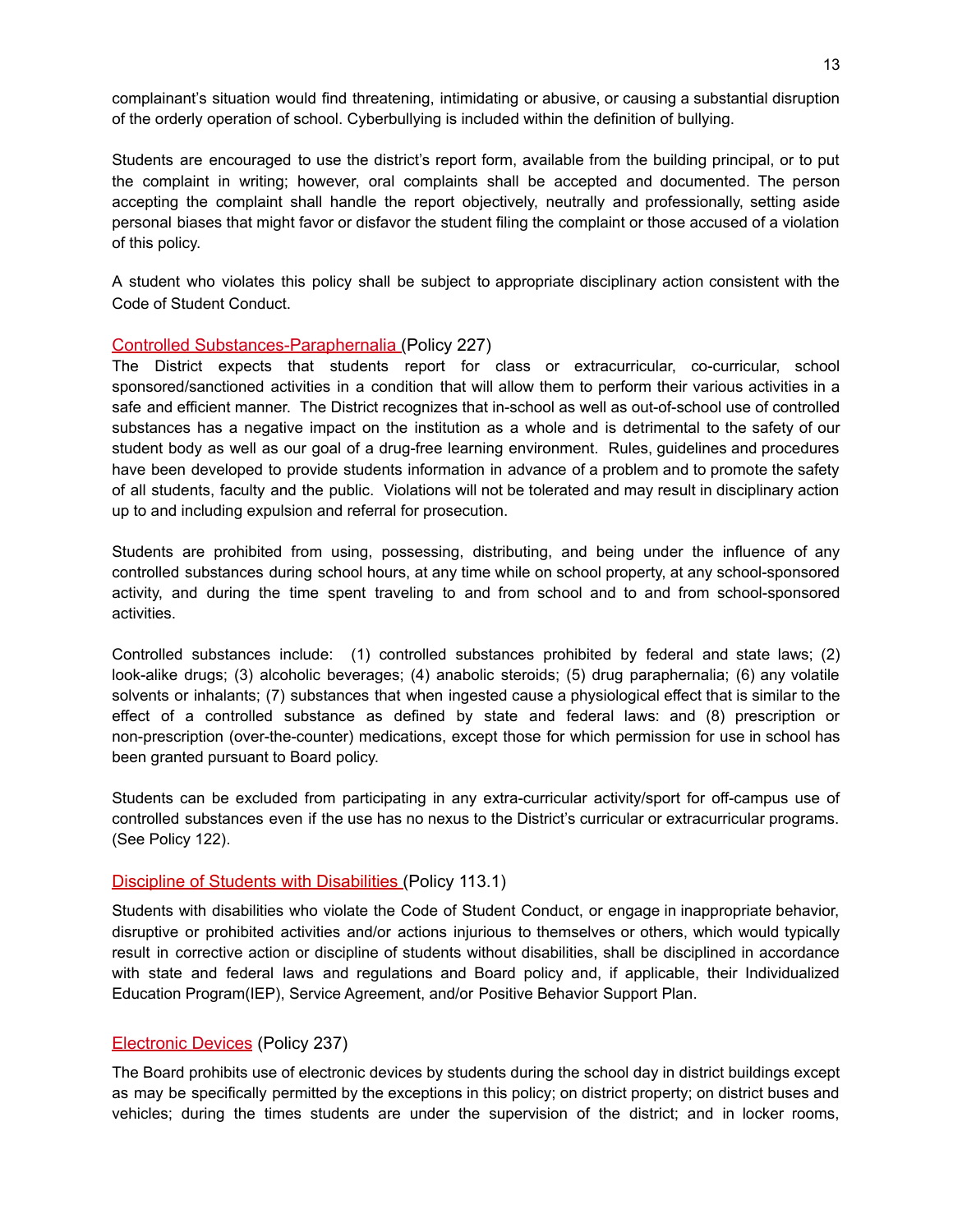bathrooms, health suites and other changing areas at anytime. Exceptions may be granted for health and safety emergencies, educational purposes, or when permitted by the building principal or the high school's bring your own device policy.

#### [Hazing](https://www.uscsd.k12.pa.us/cms/lib/PA01000033/Centricity/Domain/17/247%20-%20Hazing.pdf) (Policy 247)

Hazing includes intentionally, knowingly, or recklessly, for the purpose of initiating, admitting, or affiliating a student with an organization or for the purpose of continuing or enhancing membership or status in an organization causes, coerces, or forces a student to engage in certain activities or actions set forth in the policy, including any activity that creates a reasonable risk of physical or emotional harm.

#### [Nondiscrimination](https://www.uscsd.k12.pa.us/cms/lib/PA01000033/Centricity/Domain/17/103%20-%20Discrimination-Title%20IX%20Sexual%20Harassment%20Affecting%20Students.pdf) and Title IX Sexual Harassment (Policy 103)

The District provides an equal opportunity for all students to achieve their maximum potential through the programs and activities offered in the schools without discrimination on the basis of race, color, age, crred, religion, sex, sexual orientation, ancestry, nation origin, marital status, pregnancy, or disability. The district specifically prohibits discrimination and harassment, including sexual harassment.

#### [Suspension](https://www.uscsd.k12.pa.us/cms/lib/PA01000033/Centricity/Domain/17/233%20-%20Suspension%20and%20Expulsion.pdf) and Expulsion (Policy 233)

A student may be given an in-school suspension after being notified of the reason for the in-school suspension and given the opportunity to respond. The student's parent/guardian shall be notified of the in-school suspension, and an in-school suspension lasting more than ten (10) consecutive school days shall require an informal hearing with the principal.

The principal or person in charge of the school may suspend any student out of school for disobedience or misconduct for a period of one (1) to ten (10) consecutive school days and shall immediately notify the parent/guardian in writing when the student is suspended. Prior to being suspended, the student shall be notified of the reason for the suspension and given the opportunity to respond. An informal hearing shall be held for any out of school suspension lasting more than three (3) consecutive school days.

Expulsion is exclusion from school by the Board for a period exceeding ten (10) consecutive school days. The Board may permanently expel from the district rolls any student whose misconduct or disobedience warrants this sanction. No student shall be expelled without an opportunity for a formal hearing before the Board, a duly authorized committee of the Board, or a qualified hearing examiner appointed by the Board, and upon action taken by the Board after the hearing.

#### [Terroristic](https://www.uscsd.k12.pa.us/cms/lib/PA01000033/Centricity/Domain/17/218.2%20-%20Terroristic%20Threats.pdf) Threats (Policy 218.2)

Terroristic threat shall mean a threat communicated either directly or indirectly to commit any crime of violence with the intent to terrorize another; to cause evacuation of a building, place of assembly or facility of public transportation; or to otherwise cause serious public inconvenience, or cause terror or serious public inconvenience with reckless disregard of the risk of causing such terror or inconvenience. Other threats that do not constitute terroristic threats under this policy may be subject to discipline under the Code of Student Conduct.

#### Tobacco and Vaping [Products](https://www.uscsd.k12.pa.us/cms/lib/PA01000033/Centricity/Domain/17/222%20-%20Tobacco%20and%20Vaping%20Products.pdf) (Policy 222)

The District prohibits student possession, use, purchase and sale of tobacco and vaping products, including Juuls and other electronic cigarettes.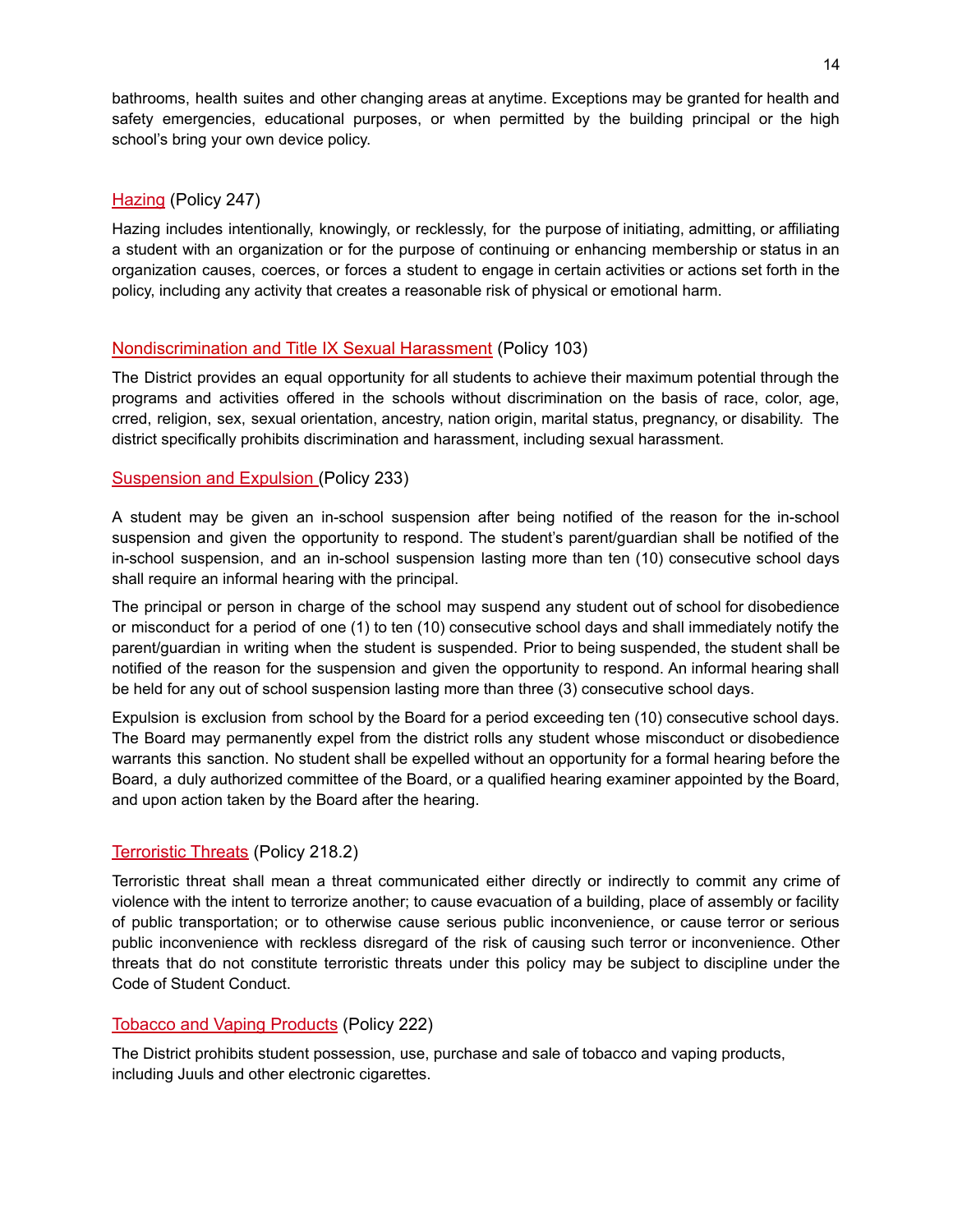#### [Weapons](https://www.uscsd.k12.pa.us/cms/lib/PA01000033/Centricity/Domain/17/218.1%20-%20Weapons.pdf) (Policy 218.1)

Possession or use of weapons in the school setting (school grounds, school sponsored activities, in any student vehicle on students grounds, or traveling to or from school) is a threat to the safety of students and staff and is prohibited by the law.

The term "weapons" includes but is not limited to any knife, cutting instrument, cutting tool, nunchaku, firearm, shotgun, rifle, replica of a weapon, any other tool, instrument or implement capable of inflicting serious bodily injury and replica of weapon.

The Board shall expel for a period of not less than one (1) year any student who violates this policy. Expulsion will be given following formal due process proceedings required by law and Board Policy. The Superintendent may recommend modifications of the expulsion requirements on a case-by-case basis. If the Superintendent is recommending discipline for a weapon policy violation that does not constitute an expulsion, the discipline in lieu of expulsion may be imposed by the Superintendent and does not require Board approval.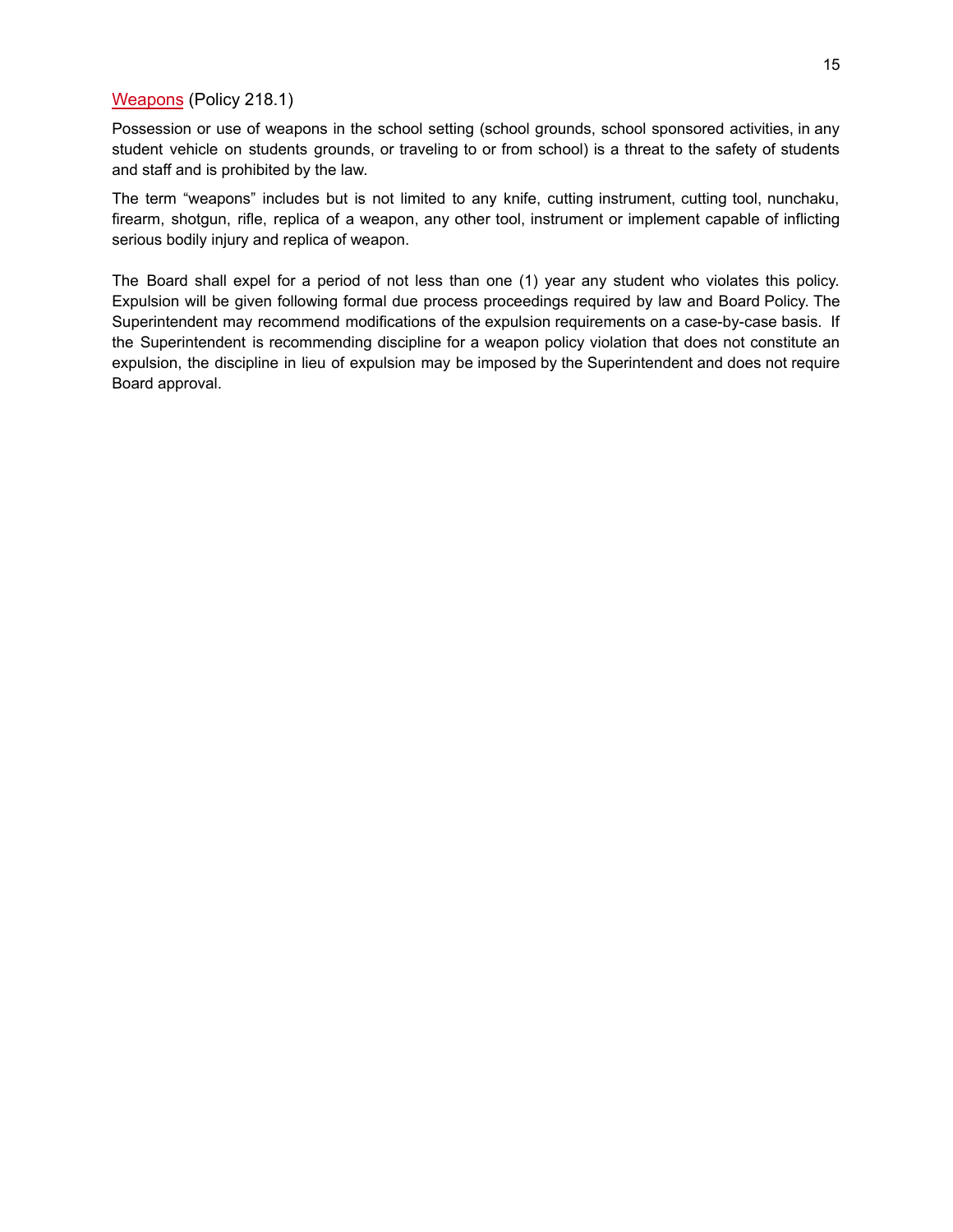# **Health and Wellness**

#### **Health Services Information - Link for Additional [Information](https://www.uscsd.k12.pa.us/Page/113)**

#### Diabetes [Management](https://www.uscsd.k12.pa.us/cms/lib/PA01000033/Centricity/Domain/17/209.2%20-%20Diabetes%20Management.pdf) (Policy 209.2)

The Upper St. Clair School District recognizes the need for immediate safety of students with diabetes as well as their long term health. Diabetic school orders are required for each school year. The school nurses collaborate as a team with each family individually and their diabetic provider to create a plan for their student to ensure they are ready to learn and participate fully in school activities while minimizing the possibility of diabetes-related emergencies. Students who plan to self-administer and monitor their diabetes will need to have a written statement pertaining to this in their diabetes school orders or have the Carry and [Self-Administration](https://www.uscsd.k12.pa.us/cms/lib/PA01000033/Centricity/Domain/17/210.1%20AR%20-%20Carry%20and%20Self-Administration%20of%20Emergency%20Medications%20Form.pdf) of Emergency Medications Form completed by their diabetic provider.

#### Food Allergy [Management](https://www.uscsd.k12.pa.us/cms/lib/PA01000033/Centricity/Domain/17/209.1%20-%20Food%20Allergy%20Management.pdf) (Policy 209.1)

Parents or guardians who request accommodations for their child(ren) who have severe food allergies must provide written documentation to the school nurse from a physician indicating the nature and severity of the food allergy, as well as emergency procedures to be followed in the event of a severe allergic reaction. Coordination of information on accommodations with the Nutrition Center Food Service Director, the school nurse, and all other pertinent parties will occur in accordance with this policy. Specific guidelines regarding accommodating non-disabling and disabling allergies can be found in Policy 209.1

#### Health [Examinations-Screenings](https://www.uscsd.k12.pa.us/cms/lib/PA01000033/Centricity/Domain/17/209%20-%20Health%20Examinations-Screenings.pdf) (Policy 209)

State law requires that physical and dental examinations be provided by the school's doctor or dentist or by the student's family physician. These examinations can be provided by the district, but parents usually choose to have these examinations done by their personal physician. Pennsylvania School Law requires that each child entering school, grade 6, and grade 11 have a physical exam and each child entering school, grade 3, and grade 7 have a dental exam. All kindergarten students must have a lead test completed per county guidance. The Medical/Dental forms for a private physical and/or dental exam are located on the Health Services webpage. The district will send the appropriate forms to your home when required. The district encourages parents/guardians to timely obtain the exams and promptly return the applicable forms to the school nurse prior to the start of the following school year.

The school nurse may also complete other screenings during the school day to include hearing, vision, scoliosis, height and weight, and other tests deemed advisable, at intervals established by the district.

#### Immunizations and [Communicable](https://www.uscsd.k12.pa.us/cms/lib/PA01000033/Centricity/Domain/17/203%20-%20Immunizations%20and%20Communicable%20Diseases.pdf) Diseases (Policy 203 and Administrative Regulations)

All students shall be immunized against specific diseases in accordance with state law and regulations, unless specifically exempt for religious or medical reasons. Students in public schools must be immunized for tetanus, diphtheria, acellular pertussis, polio, measles, mumps, rubella, hepatitis B and varicella (chickenpox). Children attending grade 7 are required to have an updated tetanus, diphtheria, acellular pertussis (Tdap) and a meningococcal conjugate vaccine (MCV). Children entering grade 12 will also need 1 dose of meningococcal conjugate vaccine (MCV). Without these required immunizations the student will not be permitted to attend school. In the event of an incidence of a reportable communicable disease within the student community for which another student is unimmunized, the unimmunized student may be excluded from school, as permitted by law, to lessen the risk of transmission of the disease and safeguard the well-being of the educational community. The school nurse should be contacted with any questions or concerns in this area.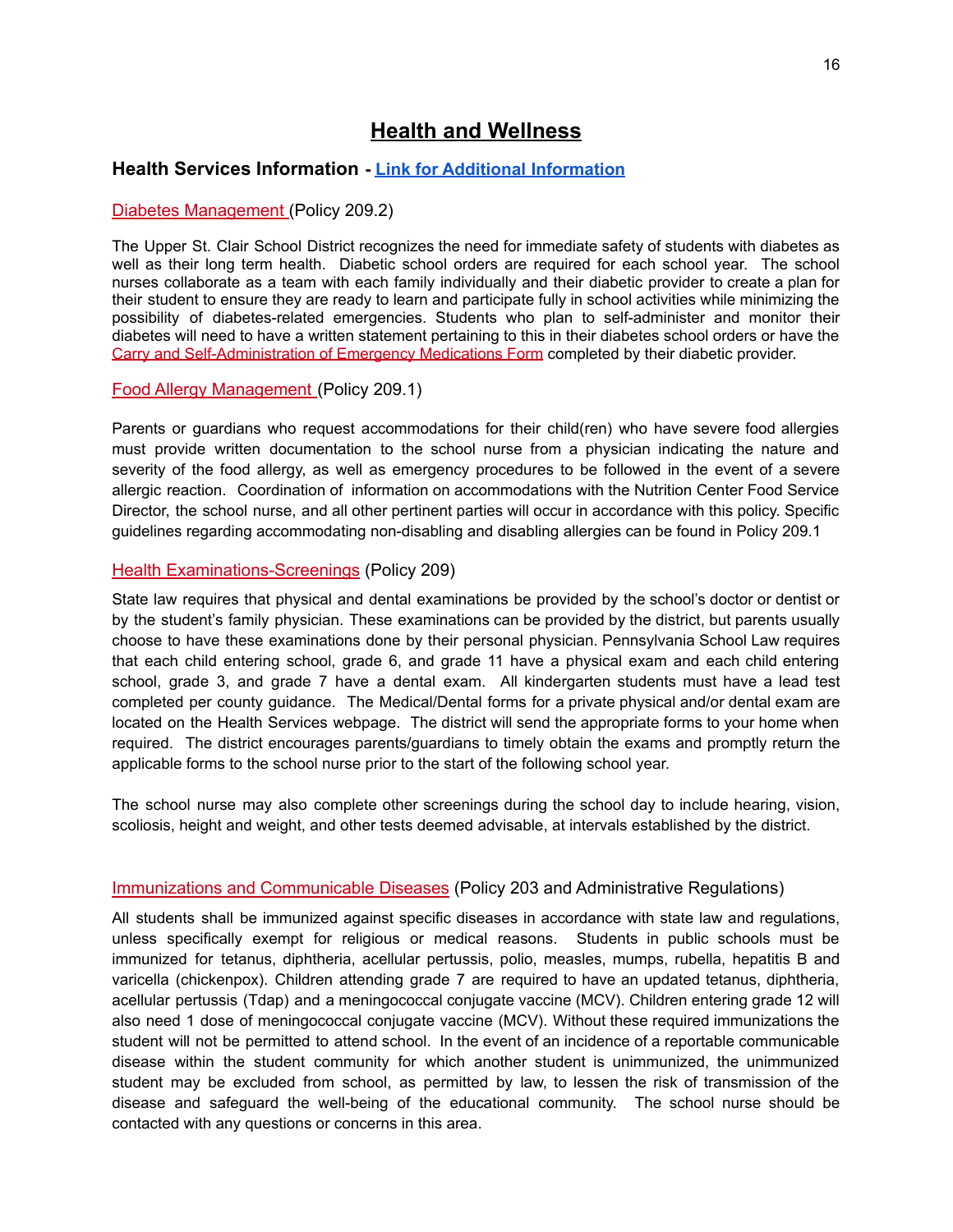Where applicable, those individuals who are identified as symptomatic or asymptomatic carriers of communicable diseases, infected with acute diseases, and/or chronic infectious diseases will be restricted from the school environment until such a time that it is ascertained their presence within the educational setting will not present a risk to themselves or others. Individually afflicted students shall be afforded their due process rights in respect to continued attendance or when appropriate be provided with education in the least restrictive environment.

#### [Medications](https://www.uscsd.k12.pa.us/cms/lib/PA01000033/Centricity/Domain/17/210%20-%20Medications.pdf) (Policy 210)

A violation of the medication policy may result in student discipline under the Code of Student Conduct.

To ensure proper administration of medication, any student needing "prescribed medication" (prescriptions or over-the-counter medication which has been prescribed by a doctor in writing) during school hours, per the physician's instructions, must follow these procedures:

1. Obtain and process a medication form, which should outline specific procedures for administering medication.

2. All medications must be brought to the nurse's office by the parent/guardian or student in grades 9-12 immediately upon entry to school. Medications will be stored in a locked area of the building health office. The medication must be in a proper pharmaceutical container, bearing the student's name, physician's name and treatment instructions, including times the medication is to be administered.

All medications must be administered by the Certified School Nurse, or in the absence of the Certified School Nurse by other licensed school health staff (RN, LPN), except as otherwise noted

In some cases, a parent may determine the need for his/her child to take "over-the-counter" medication (such as aspirin, cough medicine, etc.). This medication must also be registered at the school nurse's office, following the procedures previously listed. The district cannot, however, assume responsibility for maintaining a schedule to administer "over-the-counter" medication, unless a physician prescribes it.

#### [Possession-Administration](https://www.uscsd.k12.pa.us/cms/lib/PA01000033/Centricity/Domain/17/210.1%20-%20Possession_Administration%20of%20Asthma%20Inhalers-Epinephrine%20Auto-Injectors%20.pdf) of Asthma Inhalers-Epinephrine Auto-Injectors (Policy 210.1)

Students are permitted to possess asthma inhalers and epinephrine auto-injectors and to self-administer the prescribed medication. A student may also be permitted to self-administer insulin under the guidance of a school nurse. Before a student may possess or use an asthma inhaler or epinephrine auto-injector in the school setting or self-administer insulin, the student must submit:

- 1. A written request from the parent/guardian that the school complies with the order of the licensed physician, certified registered nurse practitioner or physician assistant.
- 2. A written statement from the parent/guardian acknowledging that the school is not responsible for ensuring the medication is taken and relieving the District and its employees of responsibility for the benefits or consequences of the prescribed medication.
- 3. A written statement from the licensed physician, certified registered nurse practitioner or physician assistant that includes information stated within this policy.
- 4. A written statement by the school nurse acknowledging the district has reviewed and accepts the parent request and physician statement. The identified student is permitted to self-administer in accordance with self-administration guidelines.
- 5. A written statement by the student acknowledging the requirements and responsibilities to self-administer.

A written request for student use of an asthma inhaler and/or epinephrine auto-injector will be submitted annually, along with required written statements from the parent/guardian and an updated prescription. Students shall be prohibited from sharing, giving, selling, and using an asthma inhaler or epinephrine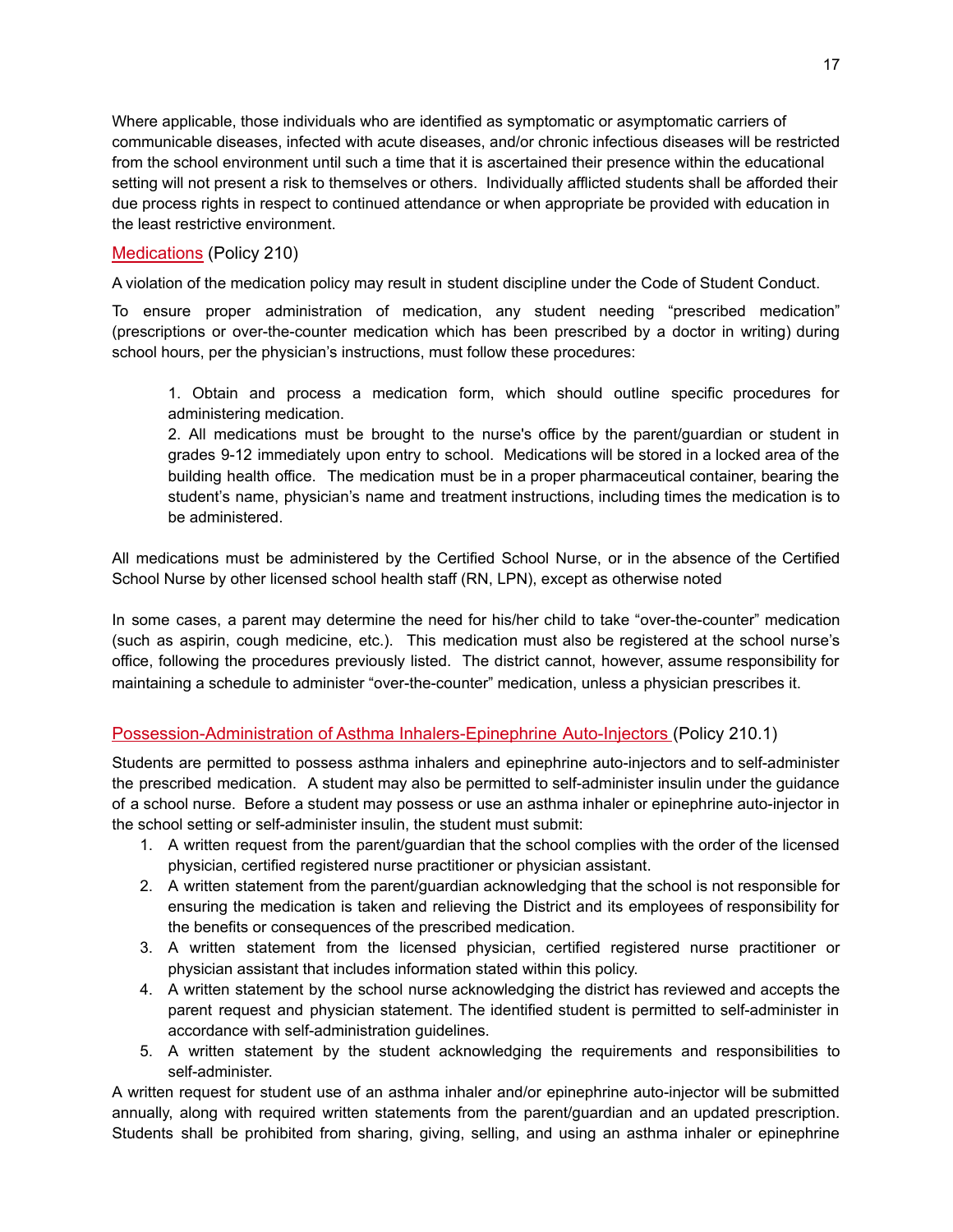auto-injector in any manner other than which it is prescribed during school hours, at any time while on school property, at any school-sponsored activity, and during the time spent traveling to and from school and school-sponsored activities. Violations of this policy shall result in loss of privilege to self-carry the asthma inhaler or epinephrine auto-injector and disciplinary action. Additional guidelines regarding the use of these prescription devices can be found in Policy 210.1. Carry and [Self-Administration](https://www.uscsd.k12.pa.us/cms/lib/PA01000033/Centricity/Domain/17/210.1%20AR%20-%20Carry%20and%20Self-Administration%20of%20Emergency%20Medications%20Form.pdf) of Emergency [Medications](https://www.uscsd.k12.pa.us/cms/lib/PA01000033/Centricity/Domain/17/210.1%20AR%20-%20Carry%20and%20Self-Administration%20of%20Emergency%20Medications%20Form.pdf) Form

#### [Administering](https://www.uscsd.k12.pa.us/cms/lib/PA01000033/Centricity/Domain/17/Policy%206022%20-%20Administering%20Naloxone.pdf) Naloxone (Policy 6022) (\*\*Policy 823)

Naloxone, commonly known as Narcan, is an opioid antagonist that can be used to counter the effects of an opiate overdose. The drug can save an individual from an otherwise fatal overdose and has minimal side effects, even if administered to someone who is later found to not be under the influence of an opioid. Senate Bill 1164 was signed into law as Act 139 in late September of 2014. This legislation allows certain individuals to obtain a prescription for and administer Naloxone to someone who is experiencing an overdose. The District obtained a standing order for Naloxone from the school physician and has authorized certain individuals (District nurses and any District employee who has been trained to administer Naloxone and is designated by the Superintendent as a person authorized to administer Naloxone) to administer Naloxone if he/she suspects that an individual is suffering from an opiate overdose on District property and/or at District event.

The Superintendent or designee shall immediately report incidents involving the use of controlled substances on school property, at any school-sponsored activity, or during transportation to or from a school or school-sponsored activity, to the local police department that has jurisdiction over the school's property, in accordance with state law and regulations, the procedures set forth in the memorandum of understanding with local law enforcement and Board policies

#### Food [Services](https://www.uscsd.k12.pa.us/cms/lib/PA01000033/Centricity/Domain/17/3032%20-%20Food%20Services.pdf) (Policy 3032) (\*\*Policy 808) District Food [Services](https://www.uscsd.k12.pa.us/Domain/7)

All students that attend the Upper St. Clair School District are provided the opportunity to purchase meals at each building cafeteria in accordance with the National School Lunch Program (NSLP).

The District shall provide free and reduced-price school meals and/or free milk to students in accordance with the terms and conditions of the National School Lunch Program, the School Breakfast Program and the Special Milk Program. For additional information on applying for Free/Reduced School Meals can be accessed [here](https://www.uscsd.k12.pa.us/Page/11203).

#### *Pandemic Safety*

Students and families are expected to comply with all health and safety requirements set forth in the District's Health and Safety Plan(s). Failure to comply may result in student discipline consistent with the degree of violation. A copy of the District's Plan and the applicable health and safety requirements are available on the District's website at [www.uscsd.k12.pa.us](http://www.uscsd.k12.pa.us). In the event a provision of the Health and Safety Plan conflicts with any duly adopted Board Policy, the Plan provisions will apply so long as the Plan is in place.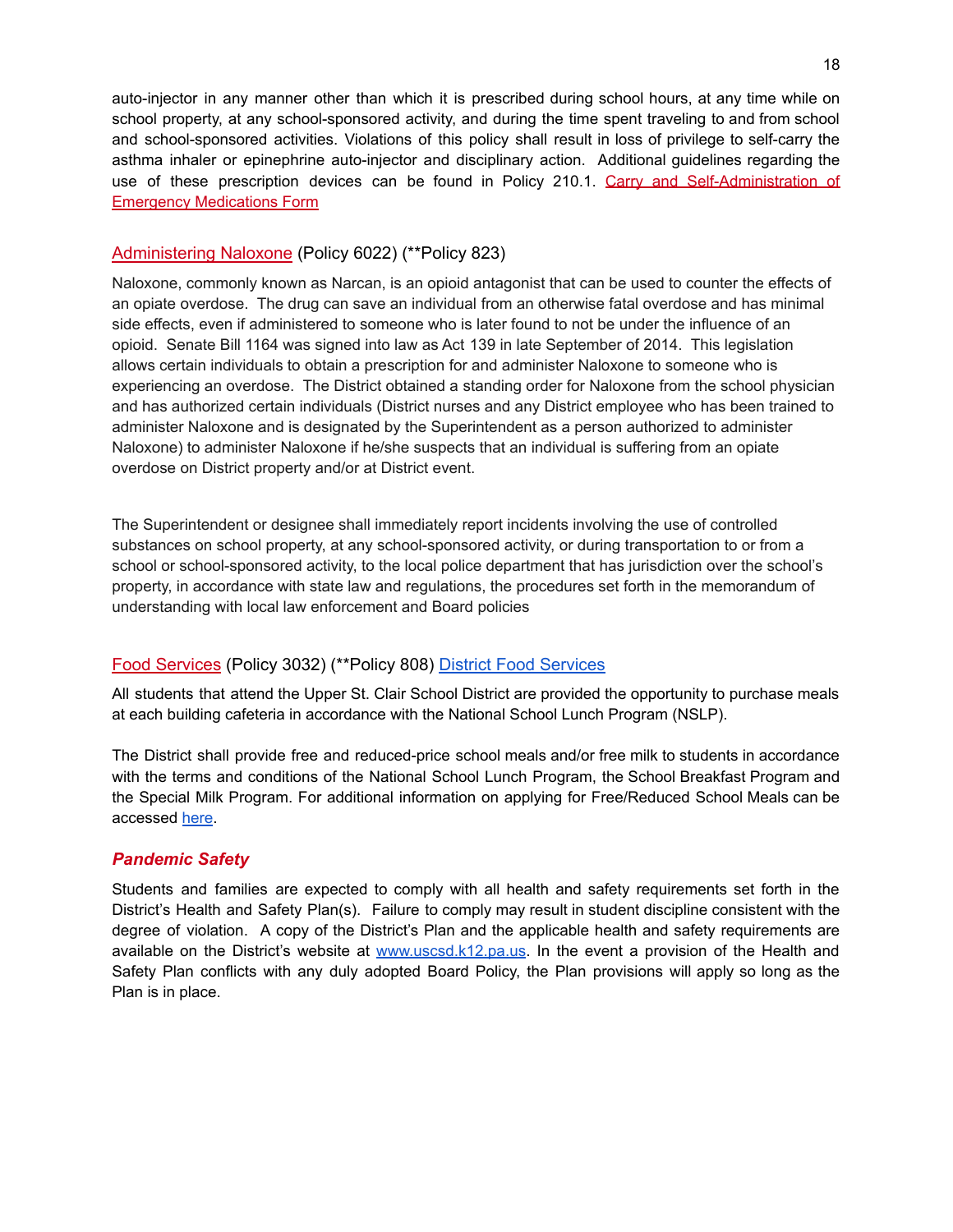# **Student Rights and Responsibilities**

No student shall be deprived of equal treatment and equal access to the educational program, due process, a presumption of innocence, and free expression and association, in accordance with Board policy and school rules.

It is the responsibility of each student to:

- · Be honest and ethical: Respect, Responsibility, Honesty.
- · Put forth his/her best efforts in the classroom to develop and improve his/her learning.
- · Contribute to making the school a better place in which to learn.
- · Exercise proper care when using school equipment.
- · Assist in protecting the health, safety, and welfare of the school community.
- · Be aware of the rules and policies of the school and follow them.
- · Attend school daily and report to all classes on time.
- · Make-up work when absent from school.
- · Respect school property.
- · Follow the dress code.

A comprehensive list of student rights and responsibilities can be found in Board Policy [235](https://www.uscsd.k12.pa.us/cms/lib/PA01000033/Centricity/Domain/17/235%20-%20Student%20Rights%20and%20Responsibilities.pdf) -Student Rights and [Responsibilities](https://www.uscsd.k12.pa.us/cms/lib/PA01000033/Centricity/Domain/17/235%20-%20Student%20Rights%20and%20Responsibilities.pdf) and [Chapter](http://www.pacodeandbulletin.gov/Display/pacode?file=/secure/pacode/data/022/chapter12/chap12toc.html&d=) 12 of Title 22 of the Pennsylvania Code.

#### Opening Exercises/Flag Displays (\*\*Policy 807)

District schools shall provide opening exercises that include a salute to the flag and/or recitation of the Pledge of Allegiance or the National Anthem. Students may decline to recite the Pledge of Allegiance or National Anthem and to salute the flag on the basis of personal belief or religious conviction. Students who choose to refrain from such participation shall respect the rights and interests of classmates who do participate.

#### [Searches](https://www.uscsd.k12.pa.us/cms/lib/PA01000033/Centricity/Domain/17/226%20-%20Searches.pdf) (Policy 226)

The District has a strong interest in the health, safety, and welfare of the school community.

School officials have the authority to lawfully search students or their belongings, including lockers, automobiles, electronic devices, purses, backpacks, clothing, and other possessions, without a warrant, when in school, on school grounds, or when under school supervision, if reasonable suspicion that the place or thing to be searched contains prohibited contraband that would be in violation of the law, Board policy, or school rules. The scope and extent of searches must be reasonable in relation to the nature of the suspected evidence. The principal or designee always should be able to articulate what is being looked for and why it is through to be located in the searched area.

Under certain circumstances, random or general searches of students and their belongings, including student lockers or vehicles parked on school property, may be conducted during the school day or upon entry into school buildings or school activities, in the absence of individualized suspicion focused on a particular student or students, for the purpose of finding or preventing entry onto school property or activities of controlled substances, weapons or other dangerous materials to preserve the healthy, safety, and welfare of the school community.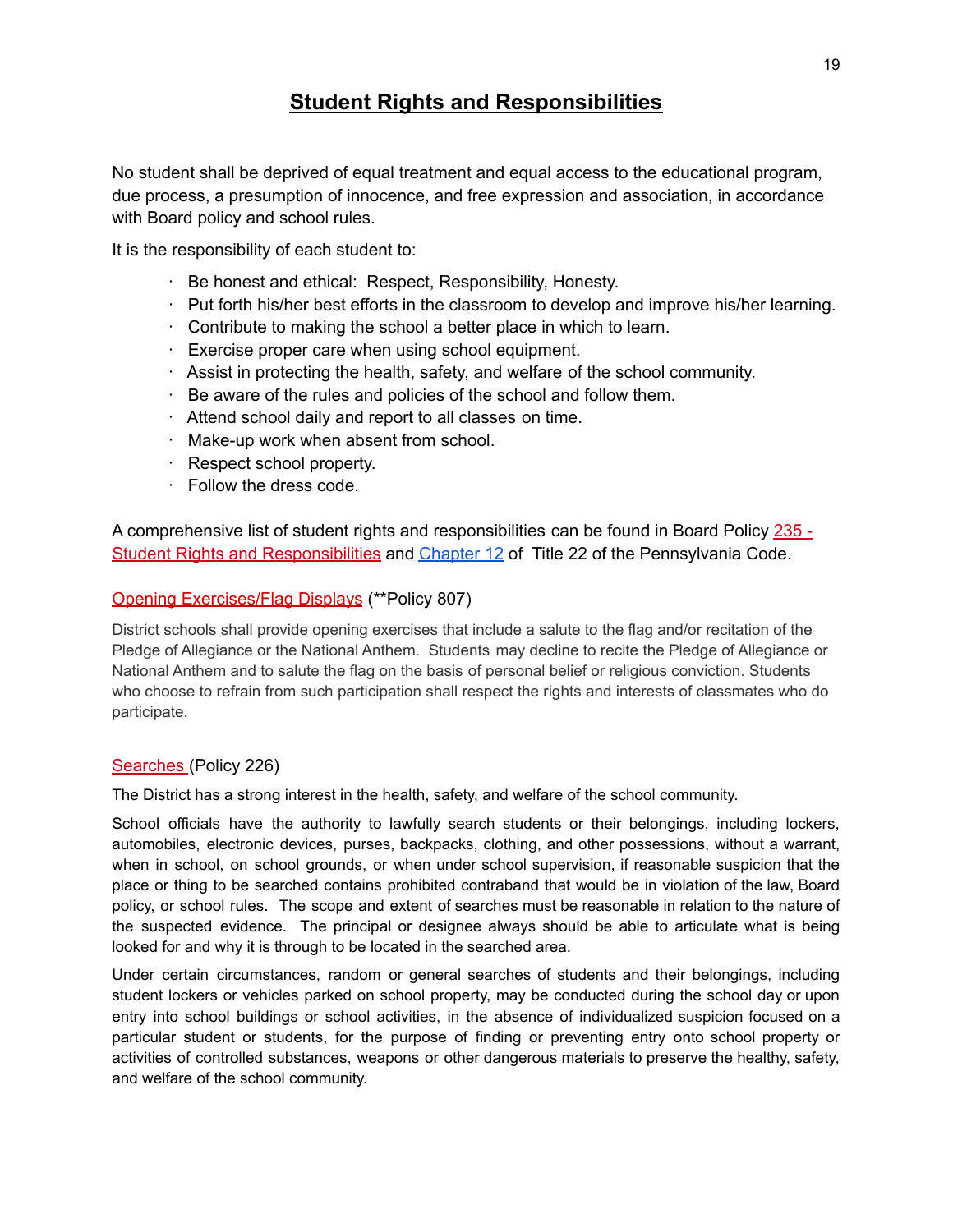Searches may be conducted at any time, with or without reasonable suspicion, if the student has given knowing and voluntary consent specific to the place or item to be searched regardless of the student's age.

The legal standards governing searches initiated by school officials are less strict than the standards applicable to law enforcement authorities in many situations. When searches of students, student belongings, vehicles or lockers are conducted by or at the request of law enforcement officials, with or without the involvement of school staff, the law enforcement officials are solely responsible for ensuring that a warrant has been issued or that the circumstances otherwise permit the search to be lawfully conducted in accordance with the standards applicable to law enforcement actions. School staff will not interfere with or obstruct searches initiated by law enforcement, but may assist when law enforcement officials have requested such assistance and have represented that a warrant has been issued or that they otherwise have proper authority for a lawful search.

Lockers are assigned to or otherwise made available to students as a convenience for the safe storage of books, clothing, school materials and limited personal property, and to facilitate movement between classes and activities and to and from school. Such lockers are and shall remain the property of the School District, and to the extent students have any expectation of privacy of lockers at all, it is very limited. A student locker may be opened and inspected for cleanliness, with or without the consent of the student, whenever there are odors, pests or other indications that a locker contains spoiled food, soiled clothing in need of laundering or similarly unhealthy matter.

Prior to an individual locker search or inspection, the student to whom the locker is assigned shall be notified and be given a reasonable opportunity to be present. However, when there is a reasonable suspicion that a locker contains materials which pose a threat to the health, welfare or safety of the school population, student lockers may be searched without prior notice to the student.

#### Student [Expression/Distribution](https://www.uscsd.k12.pa.us/cms/lib/PA01000033/Centricity/Domain/17/220%20-%20Student%20Expression-Distribution%20and%20Posting%20of%20Materials.pdf) and Posting of Materials (Policy 220)

Students have the right to express themselves unless such expression interferes with the educational process, including school activities, work, discipline, safety on school property or at school functions, threatens harm to the school community, encourages unlawful activity, or interferes with the rights of others. The distribution and posting of nonschool materials shall only occur at places and times set forth within the policy to ensure the safe and orderly operation of schools while recognizing the rights of students to engage in protected expression.

#### Review of Instructional Materials by [Parents-Guardians](https://www.uscsd.k12.pa.us/cms/lib/PA01000033/Centricity/Domain/17/105.1%20-%20Review%20of%20Instructional%20Materials%20by%20Parents-Guardians%20and%20Students.pdf) and Students (Policy 105.1)

All instructional materials, including teachers' manuals, audiovisuals, and other supplementary instructional material used in the instructional program shall be available for inspection by the parents/guardians of students, in accordance with Board policy. Instructional materials do not include tests or academic assessments. Conditions relating to such requests are included in School Board Policy 105.1 which can be found on the District's website on the School Board/District Policies tab.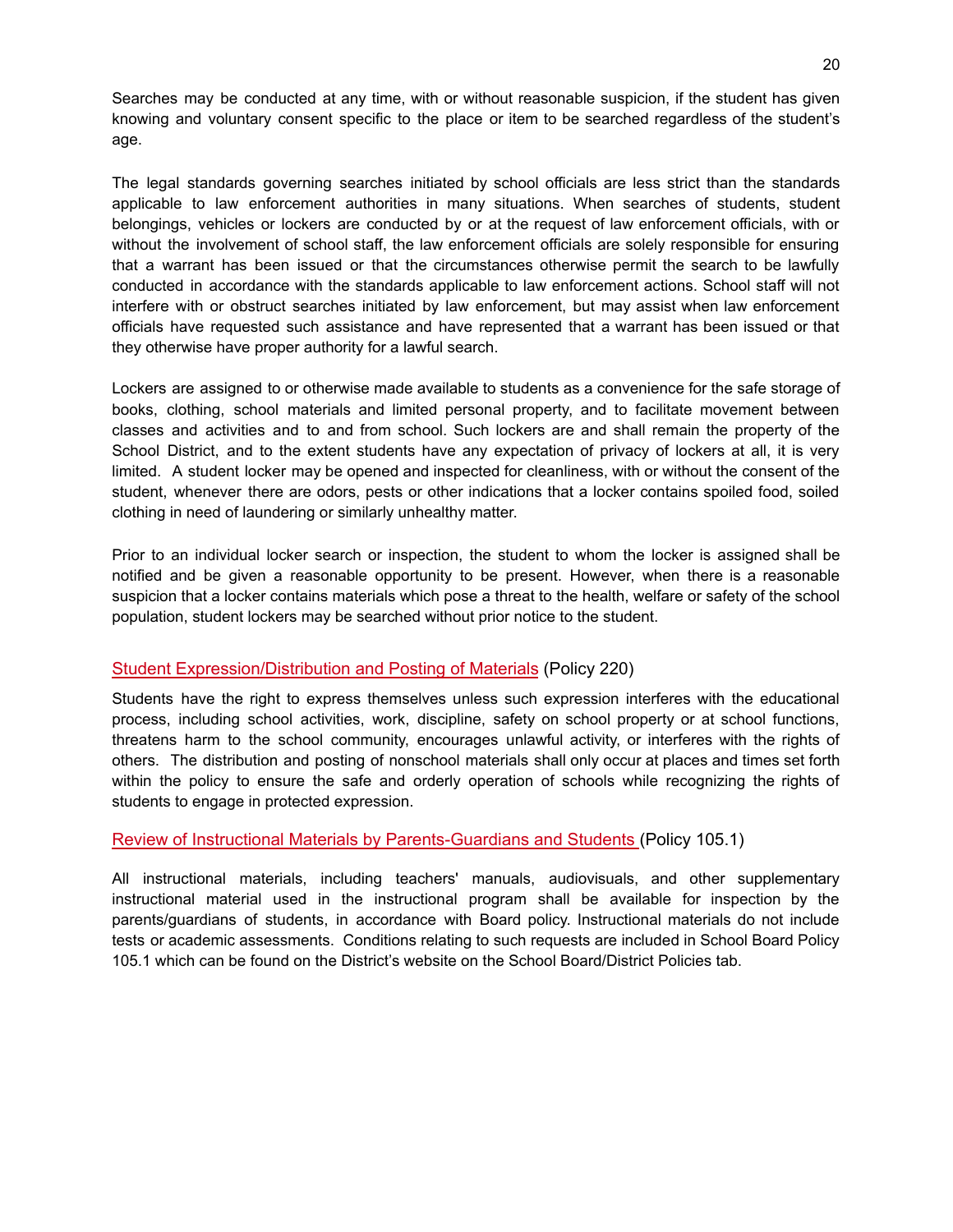# **Student Services Link for additional [information](https://www.uscsd.k12.pa.us/Domain/991)**

#### [Child/Student](https://www.uscsd.k12.pa.us/cms/lib/PA01000033/Centricity/Domain/17/6011%20-%20Child-Student%20Abuse%20Policy.pdf) Abuse (Policy 6011) (\*\*Policy 806)

The Board requires all employees, independent contractors, and volunteers to complete three hours of training every five years. The training is in compliance the Child Protective Services Law and School Code on the identification and reporting requirements for suspected child abuse.

School employees, independent contractors, or volunteers must make a report of suspected child abuse if they have reasonable cause to suspect that a child is the victim of child abuse under circumstances idnetified in this policy. A report of suspected child abuse can be done through:

- 1. A written report using electronic technologies ([www.compass.state.pa.us/cwis\)](http://www.compass.state.pa.us/cwis).
- 2. A verbal report via the statewide toll-free telephone number (1-800-932-0313). A person making an initial verbal report of suspected child abuse must also submit a written electronic report within 48 hours after the verbal report.

After a report is filed, the employee, independent contractor, or volunteer must immediately notify the building principal or administrator and follow the appropriate protocols identified in the mandated reporter training.

#### Gifted [Education](https://www.uscsd.k12.pa.us/cms/lib/PA01000033/Centricity/Domain/17/114%20-%20Gifted%20Education.pdf) (Policy 114)

Specially designed instruction is provided for students who are identified as intellectually gifted in accordance with Chapter 16 of Title 22 of the Pennsylvania Code. These individuals have demonstrated cognitive and academic performance, which has been determined to be significantly beyond age/grade level norms. After a thorough review of each identified gifted learner's educational needs, a team of qualified professionals and the parents develop a Gifted Individualized Educational Plan (GIEP).

Questions about Gifted Education should be directed to the Director of Pupil Services at extension 2113.

#### Language Instruction [Educational](https://www.uscsd.k12.pa.us/cms/lib/PA01000033/Centricity/Domain/17/138%20-%20Language%20Instruction%20Educational%20Program%20for%20English%20Learners.pdf) Program for English Learners (Policy 138)

The District has developed a formal English as a Second Language (ESL) Program policy to ensure quality educational services to all students. To accomplish this goal, the District's objectives are to provide appropriately planned instructional services for identified students whose primary language is not English. The ESL teacher works closely with the administrative staff and classroom teachers to assist students in developing English proficiency. All students are integrated with their peers except when it is necessary to pull them out of class to provide specific services. The policy adheres to all requirements and guidelines to meet the needs of English Learners.

Questions about ESL services should be directed to the Director of Pupil Services at extension 2113.

#### **Migrant [Students](https://www.uscsd.k12.pa.us/cms/lib/PA01000033/Centricity/Domain/17/142%20-%20Migrant%20Students.pdf) (Policy 142)**

The District addresses the needs and provides appropriate services to migrant students. Students will have the appropriate educational opportunities to meet the same academic standards required of all students. A continuum of programs and services will be provided. Parents will be informed of opportunities to have meaningful involvement in their child's educational programming.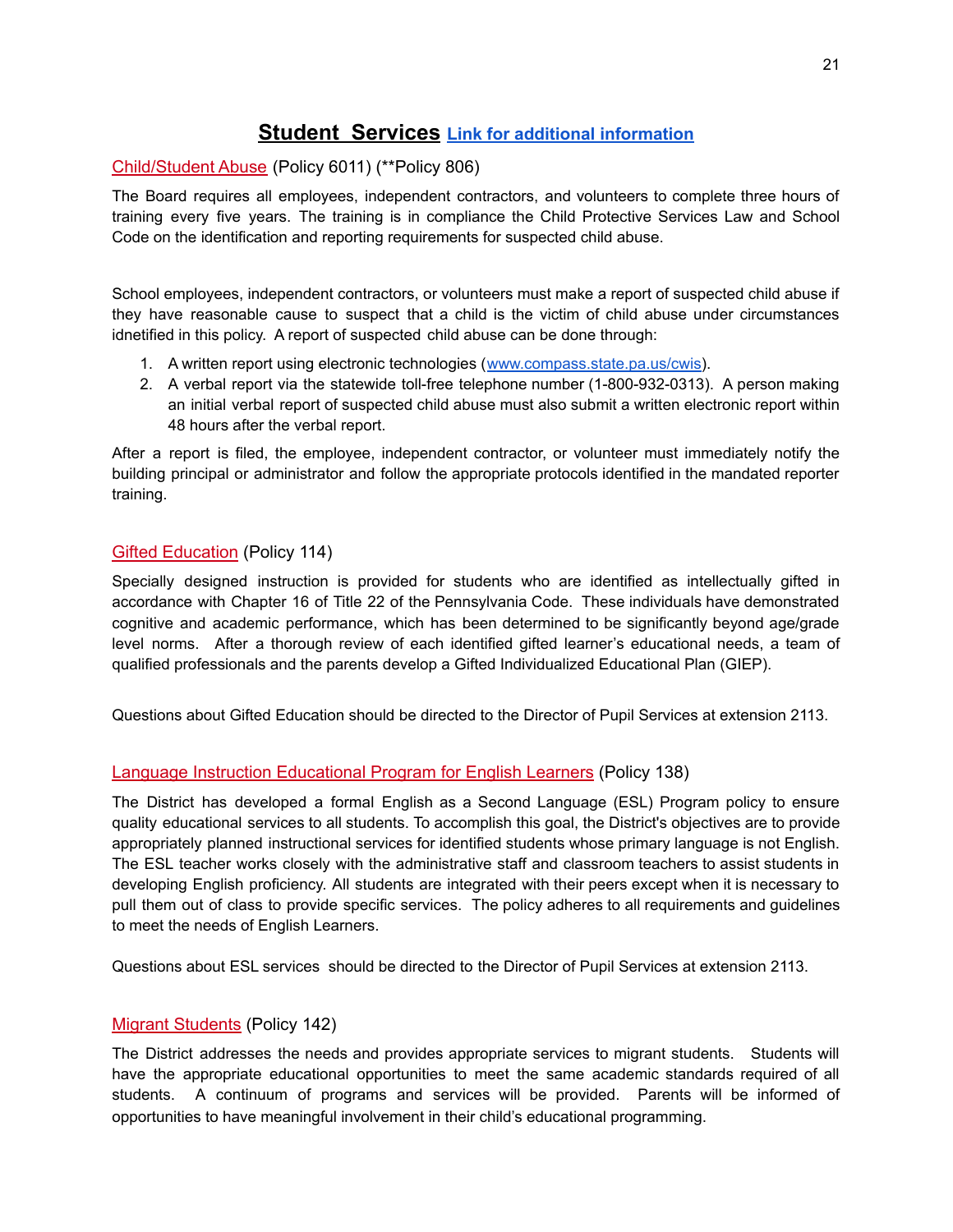#### School [Wellness](https://www.uscsd.k12.pa.us/cms/lib/PA01000033/Centricity/Domain/17/246%20-%20School%20Wellness.pdf) (Policy 246)

Student wellness and proper nutrition are related to students' physical well-being, growth, development, and readiness to learn. To ensure this, the district will provide the following to students:

- 1. A comprehensive nutrition program consistent with federal and state requirements.
- 2. Access at reasonable costs to foods and beverages that meet established nutrition guidelines.
- 3. Physical education courses and opportunities for developmentally appropriate physical activity during the school day.
- 4. Curriculum and programs for grades K-12 that are designed to educate students about proper nutrition and lifelong physical activity, in accordance with State Board of Education curriculum regulations and academic standards.

#### Special [Education](https://www.uscsd.k12.pa.us/cms/lib/PA01000033/Centricity/Domain/17/113%20-%20Special%20Education.pdf) (Policy 113)

The District will develop educational programs for each student with a disability that appropriately meets the needs for education, instructional, transitional, and related services. Programs and services will be in accordance with the student's individualized education program (IEP). The IEP will provide access to the District's general education curriculum, participation in state and local assessments, and supplementary aids and services that permit the student to be educated to the maximum extent appropriate with his/her peers. A continuum of services and placement options to best meet the needs of students with disabilities will be provided.

For more information contact the Director of Special Education at 412-833-1600, ext. 2064 or on the Upper St. Clair School District Special [Education](https://www.uscsd.k12.pa.us/Domain/9) site

#### Student [Records](https://www.uscsd.k12.pa.us/cms/lib/PA01000033/Centricity/Domain/17/216%20-%20Student%20Records.pdf) (Policy 216)

Student records are confidential. A plan for the collection, maintenance and dissemination of student education records that comply with federal and state laws/regulations/guidelines will be developed. Copies of the student records plan will be maintained by the district. The Family Educational Rights and Privacy Act (FERPA) affords parents and students over eighteen (18) years of age ("eligible students") certain rights with respect to the student's education records.

#### Student [Recruitment](https://www.uscsd.k12.pa.us/cms/lib/PA01000033/Centricity/Domain/17/250%20-%20Student%20Recruitment.pdf) (Policy 250)

Post Secondary institutions and military recruiters shall have access to secondary students' names, addresses and telephone numbers, unless the student or parent/guardian requests that such information not be released without prior written parental consent. The district shall notify parents/guardians of the right of the secondary student or parent/guardian to request that information not be released to representatives of post secondary institutions and/or military recruiters without prior written parental consent.

#### Student [Services](https://www.uscsd.k12.pa.us/cms/lib/PA01000033/Centricity/Domain/17/146%20-%20Student%20Services.pdf) (Policy 146)

The District will develop and implement a comprehensive K-12 program of student services based on the needs of students. The program plan will be in accordance with state and federal guidelines.

[Support](https://www.uscsd.k12.pa.us/cms/lib/PA01000033/Centricity/Domain/17/144%20-%20Support%20for%20Victims%20of%20Violent%20Crimes.pdf) for Victims of Violent Crimes (Policy 144)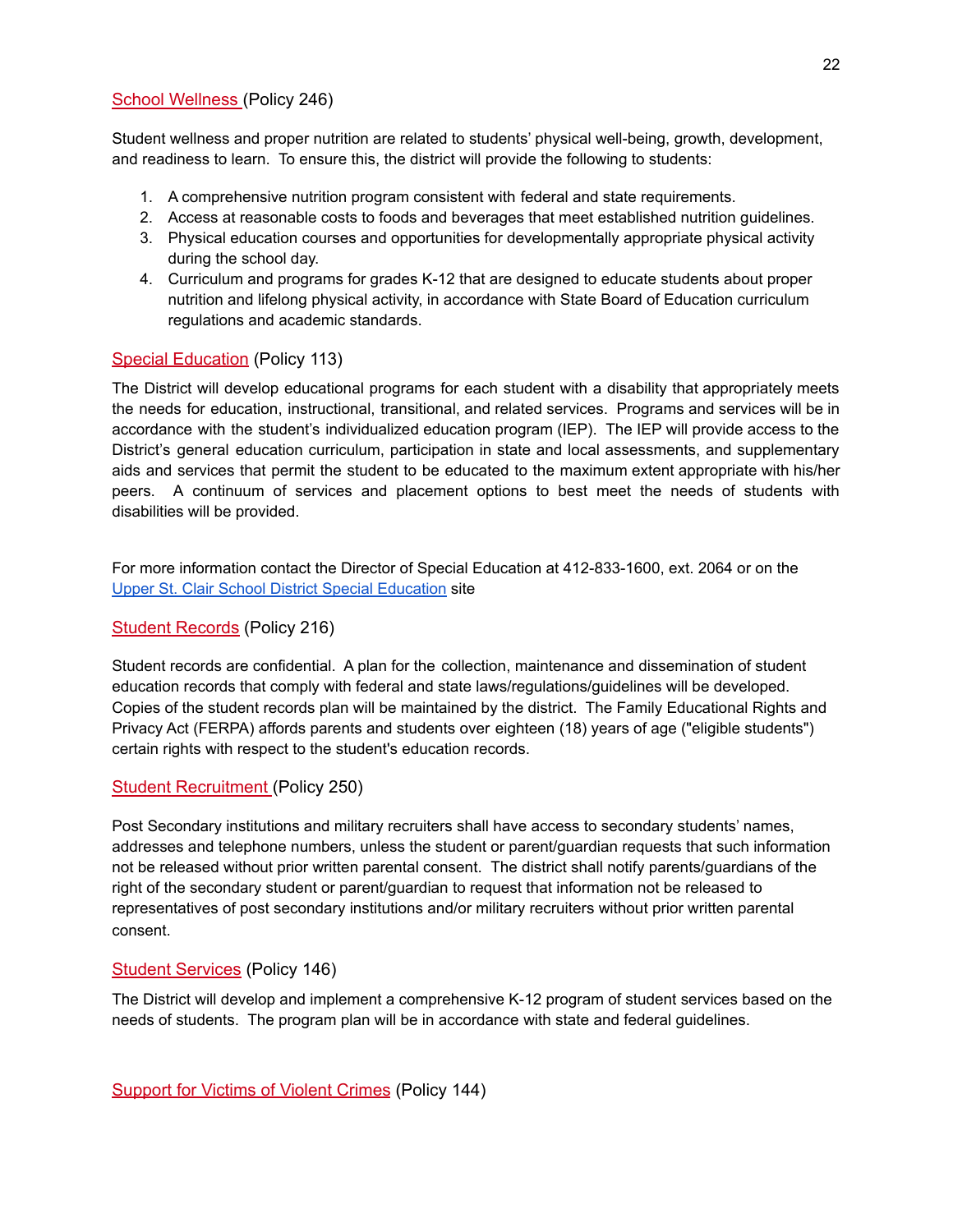The district will follow the guidelines established within Policy 144 to support victims of violent crimes. The standards within this policy have been adopted by the Pennsylvania Department of Education.

#### [Surveys](https://www.uscsd.k12.pa.us/cms/lib/PA01000033/Centricity/Domain/17/235.1%20-%20Surveys.pdf) (Policy 235.1)

Surveys conducted by outside agencies, organizations, and individuals must be reviewed by the Superintendent or designee and reported to the Board prior to administration to students. Only the surveys following this process will be administered. Surveys conducted on behalf of federal, state or local education agencies shall be reviewed and approved by the Superintendent or designee prior to administration. All surveys used to collect information from students shall relate to the District's educational objectives.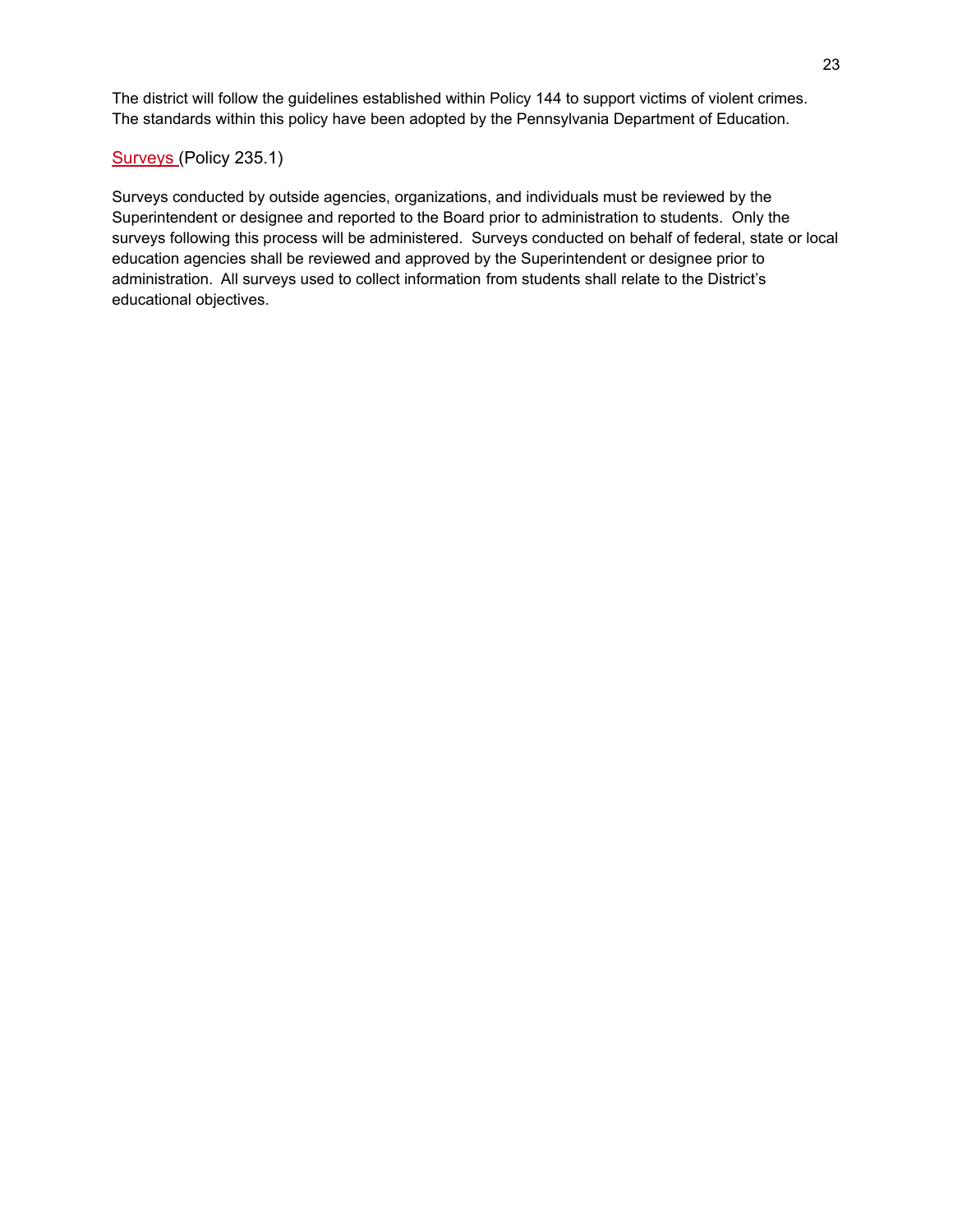## **Technology Link for additional [information](https://www.uscsd.k12.pa.us/Domain/870)**

The District complies with CIPA (Children's Internet Protection Act) and monitors student usage of district-issue devices. However, parents/guardians should monitor their child's technology usage to ensure safety and consistency with your family's technology rules/expectations.

All District students are assigned a 1:1 device (iPads K-4, Chromebook 5-12). Students are responsible for any and all damage to their 1:1 device, unless otherwise determined by the Upper St. Clair School District administration. The USCSD Technology Protection Plan (TPP) is available for all 1:1 student devices. The TPP is optional and is NOT required. The TPP will cover a single 1:1 device for the 2021-2022 school year-starting on July 1, 2021 and concluding on June 30, 2022. Please visit this website for more information: [uscsd.store/tpp](https://www.uscsd.store/tpp).

Use of the District's Internet and [Computer](https://www.uscsd.k12.pa.us/cms/lib/PA01000033/Centricity/Domain/17/3027-UseOfTheDistrictInternetAndComputerNetworks.pdf) Networks (Policy 3027)(\*\*Policy 815)

Virtual Instruction [Guidelines](https://www.uscsd.k12.pa.us/cms/lib/PA01000033/Centricity/Domain/17/Administrative%20Regulation%203027R%20-%20Virtual%20Instruction%20Guidelines.pdf) (Policy 3027 R)

District technology policies apply to all students, employees, ECA positions, visitors and volunteers using the School District's internet service or computer network, or any School District owned device, software, application, digital technology or system whether on the school district premises or in any location away from the school district premises, including at home. In addition, this policy applies to any non school

district owned device using the District's network, systems or Internet connection. For additional information on Policy 3024( Policy 815) and regulation 3027 R access the links included for each of the policies.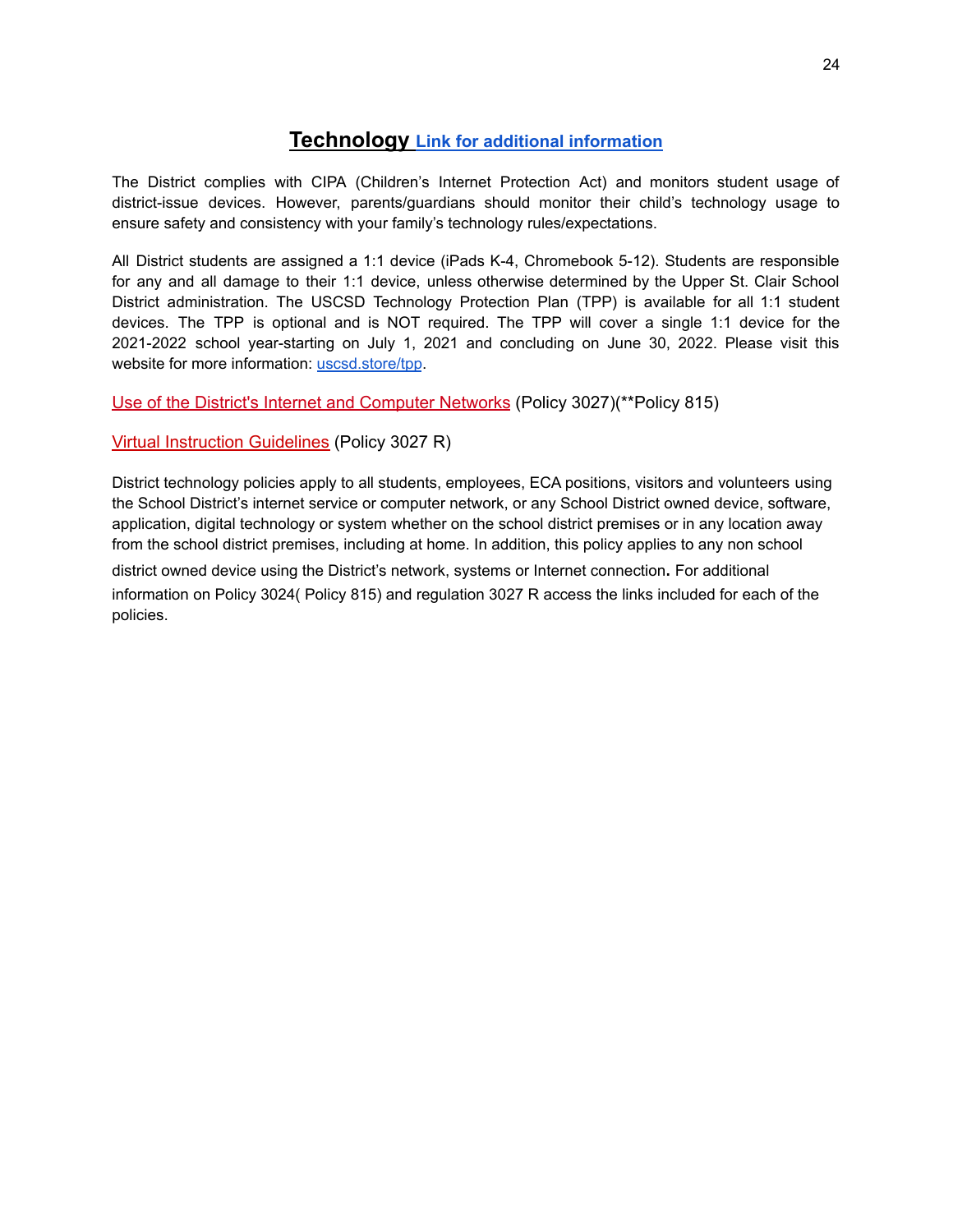# **Compliance Notifications**

**Annual Compliance Notifications include the following and additional notifications that can be found at [https://www.uscsd.k12.pa.us/Domain/5.](https://www.uscsd.k12.pa.us/Domain/5)**

# **Title IX Information:**

The Upper St. Clair School District does not discriminate on the basis of race, color, national origin, sex, disability, or age in its programs and activities and provides equal access to the Boy Scouts and other designated youth groups.

#### [Discrimination-Title](https://www.uscsd.k12.pa.us/cms/lib/PA01000033/Centricity/Domain/17/103%20-%20Discrimination-Title%20IX%20Sexual%20Harassment%20Affecting%20Students.pdf) IX Sexual Harassment Affecting Students (Policy 103)

The District provides an equal opportunity for all students to achieve their maximum potential through the programs and activities offered in the schools without discrimination on the basis of race, color, age, crred, religion, sex, sexual orientation, ancestry, nation origin, marital status, pregnancy, or disability. The district specifically prohibits discrimination and harassment, including sexual harassment.

[Nondiscrimination](https://www.uscsd.k12.pa.us/cms/lib/PA01000033/Centricity/Domain/17/103.1%20-%20Nondiscrimination%20-%20Qualified%20Students%20with%20Disabilities.pdf) - Qualified Students with Disabilities (Policy 103.1)

## **Title IX Coordinators:**

#### **Employee Concerns:**

Mr. Ray Carson, Sr. Director of Operations & Administrative Services rcarson@uscsd.k12.pa.us | 412-833-1600 ext. 2063

#### **Student/Family Concerns, Gr. K-8**

Dr. Sharon Suritsky, Deputy/Assistant Superintendent ssuritsky@uscsd.k12.pa.us | 412-833-1600 ext. 2213

#### **Student/Family Concerns, Gr. 9-12**

Mrs. Amy Pfender, Assistant Superintendent apfender@uscsd.k12.pa.us | 412-833-1600 ext. 2062

#### **Child Find Notice of Special Education Services & Program**

Each school district, along with other public agencies in the commonwealth, must establish and implement procedures to identify, locate and evaluate all children who need special education programs and services because of the child's disability. This notice is to help find these children, offer assistance to parents, and describes the parents' rights with regard to confidentiality of information that will be obtained during this process. The content of this notice has been written in English but can be translated into other languages. If a person does not understand any of this notice, he or she should contact the school district (Mrs. Cassandra Doggrell, 412-833-1600 ext. 2064) and request an explanation <https://www.uscsd.k12.pa.us/Page/9647>